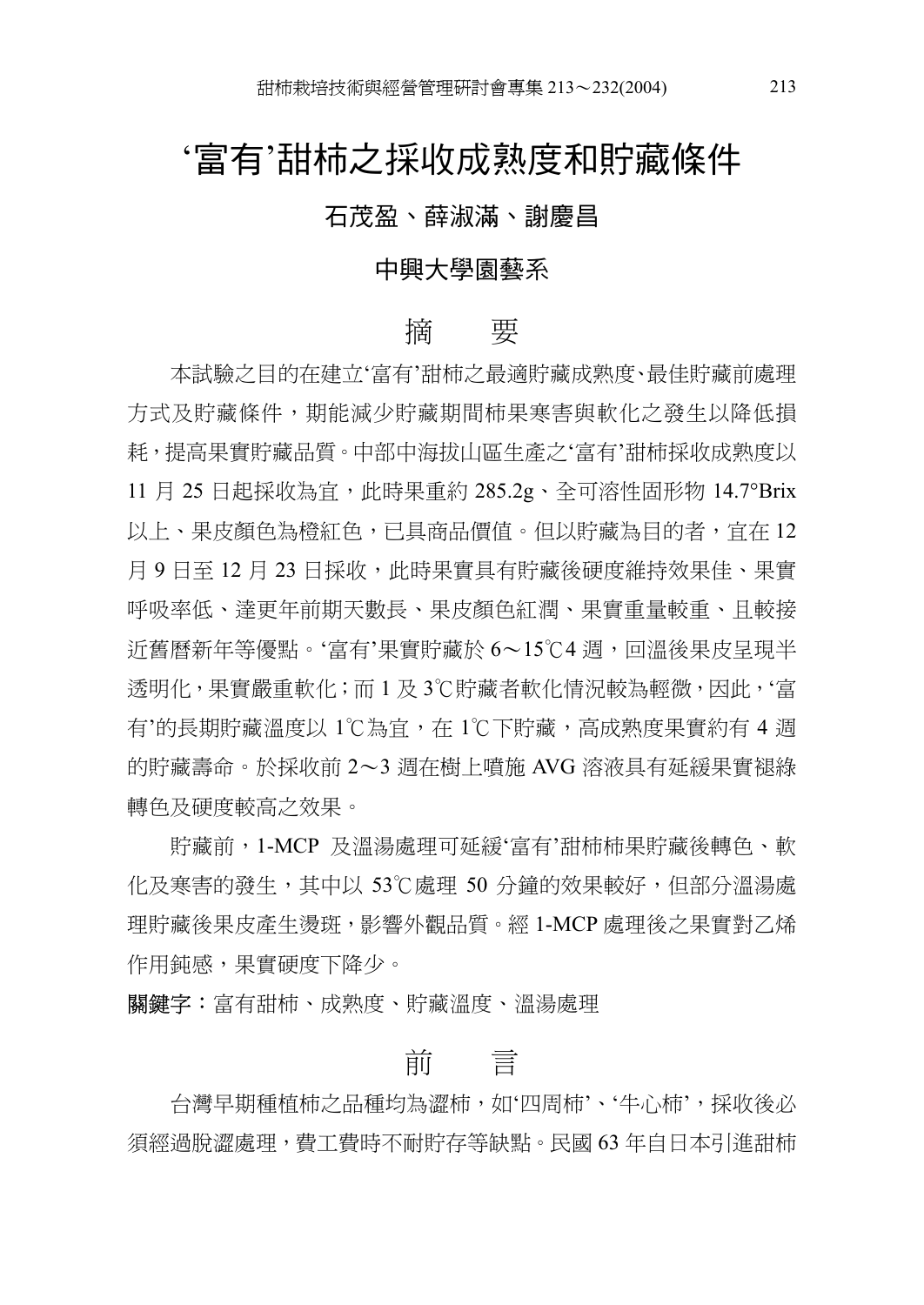品種在台中縣和平鄉摩天嶺地區試種成功後,栽培面積逐步擴大,91 年 台灣農業年報指出,目前台灣柿樹種植面積達 3,277 公頃,年產量約 34,747 公噸,近年來甜柿栽植面積快速增加,雖缺乏正確統計資料,但 現在全省生產面積應超過 1000 公頃以上而且尚在增加之中(林, 2001)。目 前甜柿主要以'富有'最多,約佔 90%,其餘'次郎'、'花御所'等品種。

'富㈲'甜柿(*Diospyros kaki* L. cv. Fuyu)為柿樹科(Ebenaceae)柿屬 (Diospyros)之多年生落葉果樹,其在樹上果實成熟過程中,可自然脫澀, 因此屬於完全甘柿(PCNA, pollination constant and non-astringent)品種, 採收後可直接食用。消費者對'富有'甜柿的消費習慣上喜歡脆、多汁的質 ㆞,風味喜好香甜,外觀顏色以橙色較為討喜;但'富㈲'甜柿果為更年性 果實,採收後易後熟而軟化,降低其可售性,使櫥架壽命縮短;加上產 期集中在 10〜12 月,首先上市低海拔氣溫過高生產之果實,由於品質不 良因此售價略低,'富有'甜柿可販售季節短,販售價格隨著時間逐漸上 升,因此,淮行'富有'甜柿果實採收成熟度及延遲採收相關試驗調杳,盼 能找出適合'富有'甜柿之採收指標,以及延長果實供應時間。

本試驗目的在調查本省中海拔山區生產之'富有'甜柿採收成熟度,及 適合貯藏之成熟度,並探討柿果延遲採收之可能性,及貯藏前不同處理 方法對甜柿果實貯藏品質之影響,期能減少貯藏期間柿果寒害與軟化之 發生以降低損耗,提高果實貯藏品質。

### 材料與方法

㆒、材料來源

本試驗供試驗果實皆以台中縣和平鄉雙崎地區(海拔約 650 公尺)練 姓農民所栽培之'富㈲'甜柿為試驗材料。果實採收後以紙箱包裝運輸立即 送回實驗室,進行試驗調查。

二、試驗方法

(㆒)'富㈲'甜柿在不同時期採收對果實品質及貯藏能力之影響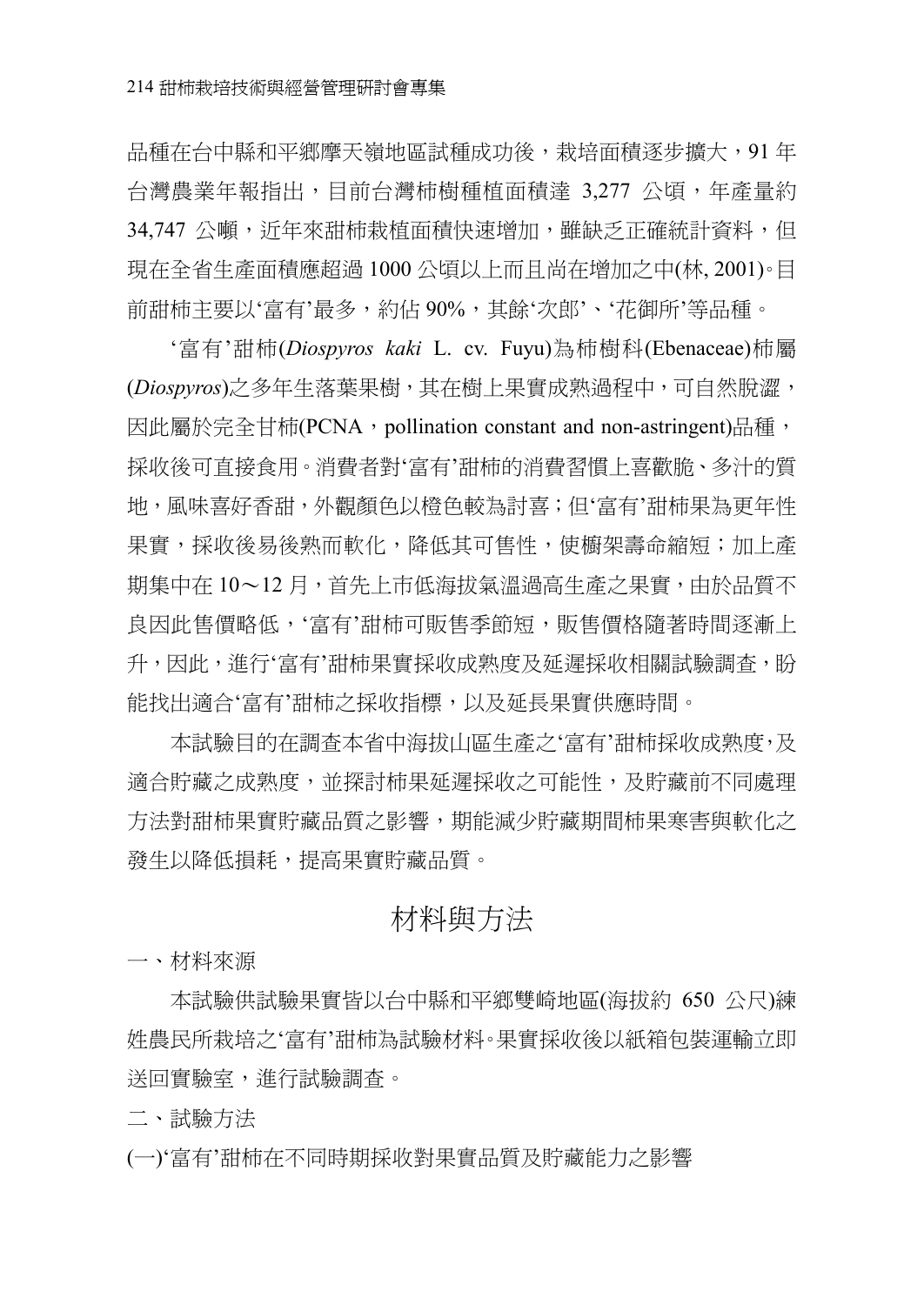本試驗於 2002年9月5日開始採果,之後每隔2週採樣一次,最後 一次採樣時間為 2002 年 12 月 23 日共計採樣 9 次,試驗果實皆逢機採自 同地區,每次採果 15 個。並挑選無病蟲害及缺陷的果實為樣品,調查果 實重量、硬度、全可溶性固形物、果皮顏色、果肉顏色。另外,將 60 個 柿果包裝於厚 0.08mm 的 PE 袋中,袋口密封,隨後貯藏於 1℃的恆溫箱 ㆗,每隔 4 週取出 15 個果實調查其品質。

(㆓)貯藏溫度及時間對'富㈲'甜柿貯藏品質之影響

本試驗果實採收於 2002 年 12 ㈪ 2 ㈰,供試驗果實大小為 263〜300  $\triangle$ 克, 各溫度貯藏 45 個柿果, 每 15 個果實以厚 0.07mm 之 PE 袋包裝袋 口密封,分別貯藏於 1、3、6、9、12 及 15℃,貯藏後每 4 週各貯藏溫 度取出 15 個果實調查果皮顏色,並於 25℃下回溫 3 天,回溫後調查果 皮、果肉顏色、全可溶性固形物及果實硬度等品質項目。

(㆔)採收前不同週數施用 AVG 對果實品質之影響

本次試驗以 2002年 11月 22 日為預定採收期,於採收前 1 週,前 2 週,前 3 週逐果噴施溶液㆒次 AVG 溶液(Retain®,15%粉劑 1.6g/L),並添 加界面活性劑少許,噴施量以噴濕全果為原則。每處理為 45 個果實。對 照組為同棵果樹所採之未經處理之果實,果實採收後 3 小時內運回實驗 室,進行果實品質之調查,並置於常溫下(25℃)第 5 天及第 10 天再分別 調查一次果實品質,每處理 15 果。調查果實硬度。

(㆕)1-MCP 及溫湯處理對'富㈲'甜柿貯藏期間品質之影響

本試驗果實採收於 2002 年 12 月 17 日,供試驗果實大小為 225〜263 公克,將挑選過之柿果分別置入 47℃、50℃及 53℃之加熱水槽中 10 分 鐘、30 分鐘及 50 分鐘,對照組為浸泡夫離子水 3 分鐘,每處理 20 個果 實。另㆒處理為果實先經 1-MCP 處理後後再進行溫湯處理。處理溫度分 別為 47℃、50℃及 53℃,處理時間皆為 30 分鐘,每處理 20 個果實,處 理後待果實冷卻及表面乾燥後,以 0.04mm 的 PE 袋逐果扭結包裝,隨後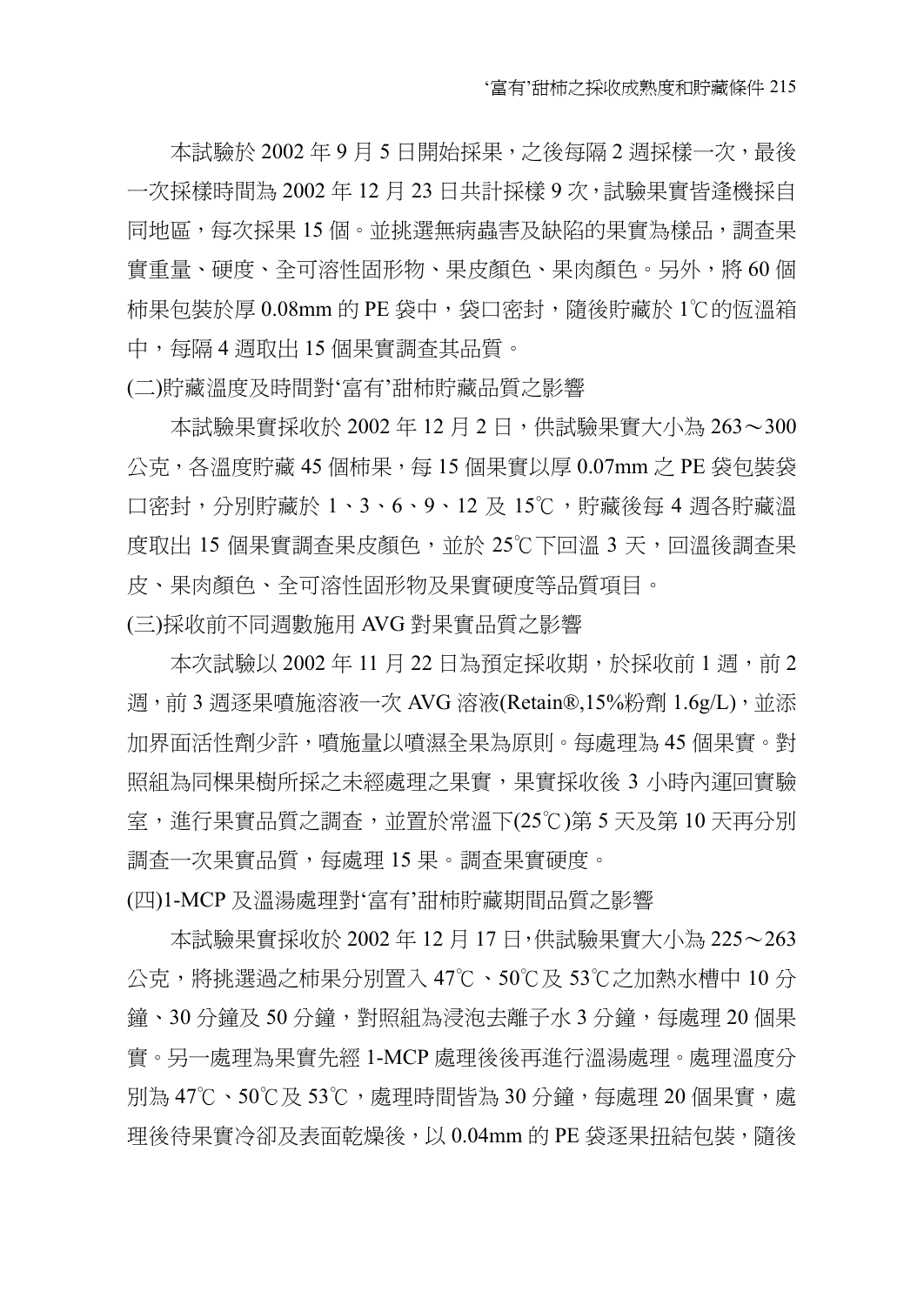貯藏於 1℃的恆溫箱中,貯藏後 4 及 8 週各取出 10 個果實於 25℃下回溫 3 天,回溫後調查果皮、果肉顏色、全可溶性固形物及果實硬度等品質 項目。

三、測定方法

(㆒)果皮及果肉顏色之測定

待測之柿果於果實赤道處之果皮或果肉以色差儀 (hand-held colorimeter, Nippon Denshoku 出品, Model NR-3000)分別測定 L、a、b 之值,每果測定 2 點。L 值表示果實之明亮度,再以 tan<sup>-1</sup>(b/a)計算出色 相角度(hue angle),表示果實顏色色相之變化,色相角度 0 度=紅色-紫 色(red-purple),90 度為黃色(yellow),180 度=藍-綠色(bluish-green),270 度為藍色(blue);色彩之濃度深淺可利用(a<sup>2</sup>+b<sup>2</sup>)<sup>1/2</sup>之公式計算出 chroma(C) 值,此數值越高代表色彩越濃。

(㆓)果肉硬度之測定

將柿果自果頂 1/3 處橫切,於心室間果肉處以硬度計(penetrometer F327)測定單位面積內穿刺果肉所需之最大重量,測定 2 點求其平均值。 讀取單位為 kg/cm<sup>2</sup>,以讀值乘以 9.8 除以所用探針之面積後可換算為牛 頓力(N)做為表示硬度單位。

(㆔)果實全可溶性固形物之測定

將柿果自果頂 1/3 橫切後,於心室間之果肉擠出果汁,以手持折射 計(hand refractometer, Atago, Model N1),測定果汁中全可溶性固形物 (total soluble solid, TSS)的含量為代表。單位以 °Brix 表示之。可溶性固形 物之測定:可溶性固形物(total soluble solid, TSS)之測定係將柿果肉榨汁 後以手持折射糖度計(hand refractometer, Atago, Model N1)測定,以 °Brix 表示。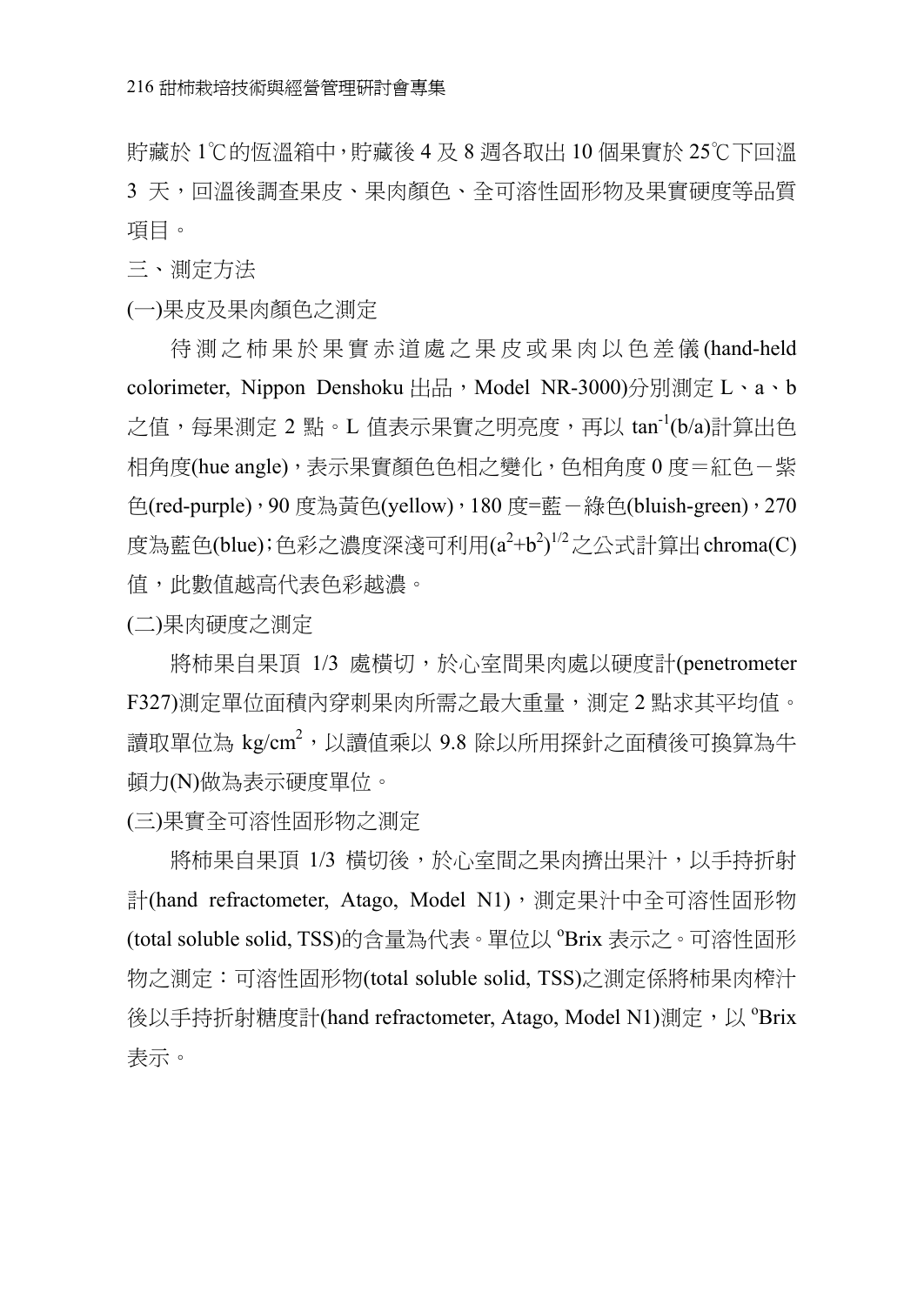#### 結果與討論

一、'富有'甜柿在不同時期採收對果實品質及貯藏能力之影響

'富有'甜柿果實重量自 9/5 日開始採收時的 142.6g 逐漸累積增加, 其中以 9/16~9/30 日及 10/14~10/28 日兩週間累積速度較快,當果實發 育到 10/28 時平均果重達 256.5g,之後果重之累積㈲減緩之趨勢,最後 1 次採樣果實重量達到最高 297.2g,因此, 依果重而言 10/28 前仍快速增 加中並不適合採收(表 1)。

表1. '富有'甜柿不同時期採收之果重、硬度及全可溶性固形物之變化 Table 1. Changes in fresh weight, total soluble solid and firmness of 'Fuyu'

| Harvest date | Fresh weight | Total soluble solid | Firmness |
|--------------|--------------|---------------------|----------|
| (2002)       | (g)          | $^{\circ}$ Brix)    | (N)      |
| 5-Sep.       | $142.6c^2$   | 10.3e               | 199.0a   |
| 16-Sep.      | 157.3c       | 11.0e               | 186.9b   |
| $30-Sep.$    | 234.3b       | 12.3d               | 163.6c   |
| 14-Oct.      | 232.5b       | 12.4d               | 135.1d   |
| $28$ -Oct.   | 256.5a       | 14.0c               | 138.2d   |
| $11-Nov$ .   | 277.5a       | 14.8bc              | 118.7e   |
| $25-Nov$ .   | 285.2a       | 14.7 <sub>bc</sub>  | 113.7e   |
| $9$ -Dec.    | 290.8a       | 15.2ab              | 88.2f    |
| $23$ -Dec.   | 297.2a       | 15.9a               | 94.3f    |

persimmon fruits harvested on different date.

<sup>z</sup> Means with the same letters within a column are not significantly different by Duncan's multiple range test at 5% level.

全可溶性固形物之累積隨成熟度逐漸而增加,試驗期間 16 週內共增 加了 5.6°Brix, 從 10.3°Brix 增加到 15.9°Brix, 其中 9 月份及 10 月份採 收之果實每 4 週其全可溶性固形物累積增加幅度較大具有顯著性差異, 自 11/11 後採收之果實其全可溶性固形物上升速度減緩,但仍逐漸增加 ㆗(表 1)。

'富㈲'甜柿 9/5 第 1 次採收時硬度達 199.0N,之後隨果實成熟而逐漸 ㆘降,9/5〜10/14 之間果實軟化幅度較大,但 10/14 後採收之果實,軟化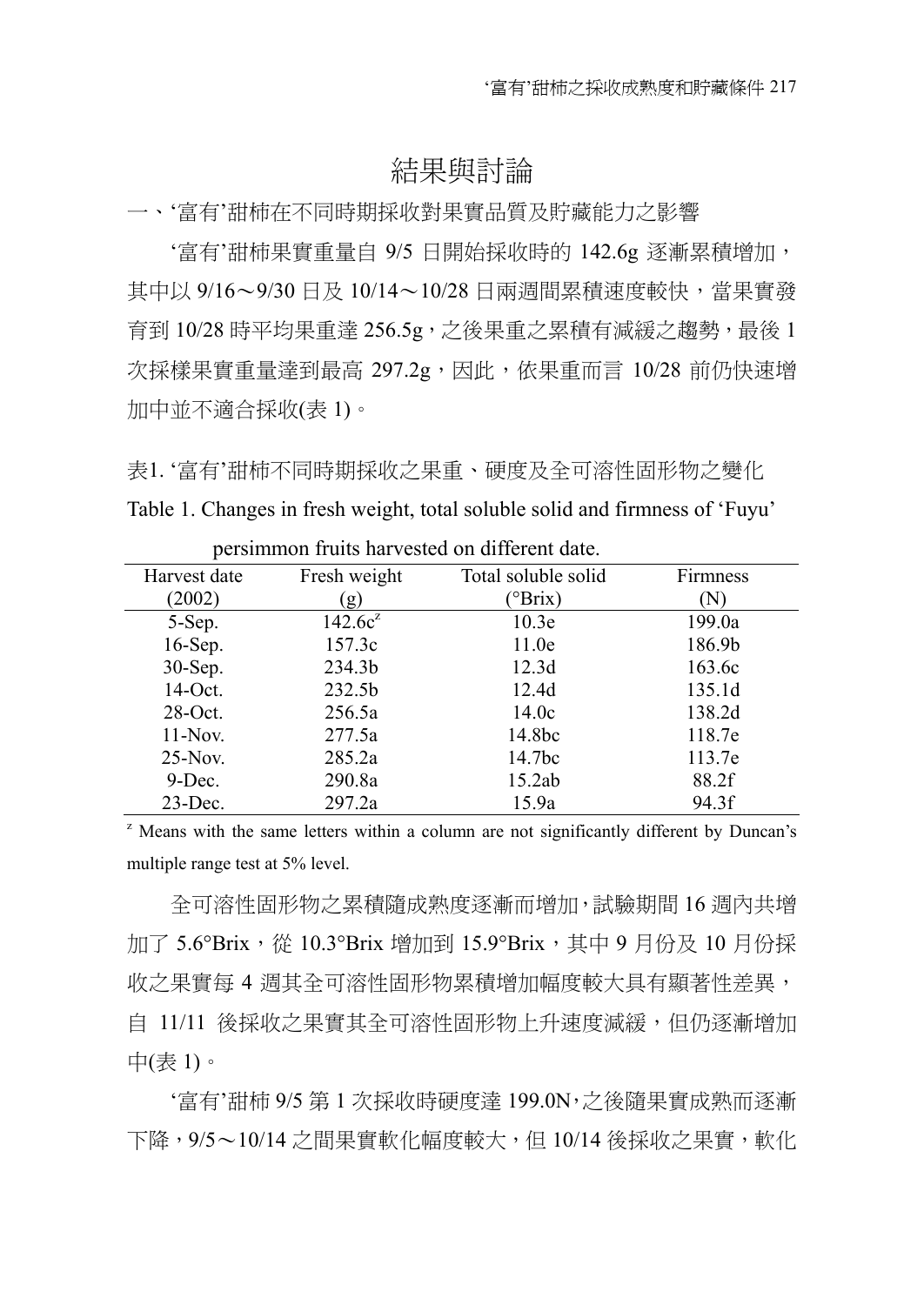速度較為緩慢(表 1)。

觀察不同採收時期柿果果皮明亮度(L)之變化,第 1 次採收 9/5 日果 皮 L 值最低值為 45.4,之後慢慢增加,到 10/14 日時果皮明亮度達最高 值 53.7,之後有隨採收時間增加而逐漸下降之趨勢,且各採收時期間果 皮 L 值之變化統計上均呈現顯著性差異(表 2)。在果皮彩度 C 值部分, 第 1 次採收 25.0 最低,之後隨採收時間延後有明顯上升之趨勢,最後 1 次採收時達最高值 38.3,可說明為果皮顏色越來越深(表 2)。果皮色相角 度(hue angle)H 值之變化部分,第1次 9/5 日採收之果皮顏色呈現黃綠色, H 值最高達 114.3,而後隨採收時間增加果皮轉色迅速,統計上均早現顯 著性差異,最後 1 次採收(12/23 日時)果皮呈現橙紅色,H 值降到最低僅 47.7(表 2)。經由上述 3 項數值可說明果皮充分成熟後果皮明亮度有下降 趨勢,在成熟期間果皮顏色由綠變黃再轉為橙紅色之過程,且果皮顏色 有逐漸加深之現象。

果肉顏色 L 值之變化與果皮相似, 在 10/14 日時採收達最高值 56.9, 而後並未有規律性之變化,但最後 1 次採收 12/23 日時果肉明亮度為最 低值 48.7(表 2)。果肉彩度(C 值)之變化呈現隨時間增加而上升之趨勢, 由第 1 次 9/5 日 C 值 17.1 涿漸上升到最後 1 次時達最高值 28.5, 但其中 自 9/5 日至 10/14 日成熟期間各採收成熟度均明顯呈現下降,但果肉彩度 有稍微增加之趨勢,並未呈現顯著差異性(表2)。在果肉色相角度部分, 9/5~9/30 日 3 次採收期中,果肉 H 值變化不明顯,而後有逐漸下降轉紅 之趨勢,最後 1 次採收達最低值 63.5,而此時果肉顏色呈現橙黃色(表 2)。 綜合上述,果肉明亮度在成熟期間並未有規律變化,但最後 1 次採收時 果肉明亮度最低,果肉彩度有隨成熟度增加而上升之趨勢,代表成熟期 間果肉顏色逐漸加深,而成熟期間果肉顏色也從黃色逐漸轉變成橙黃色。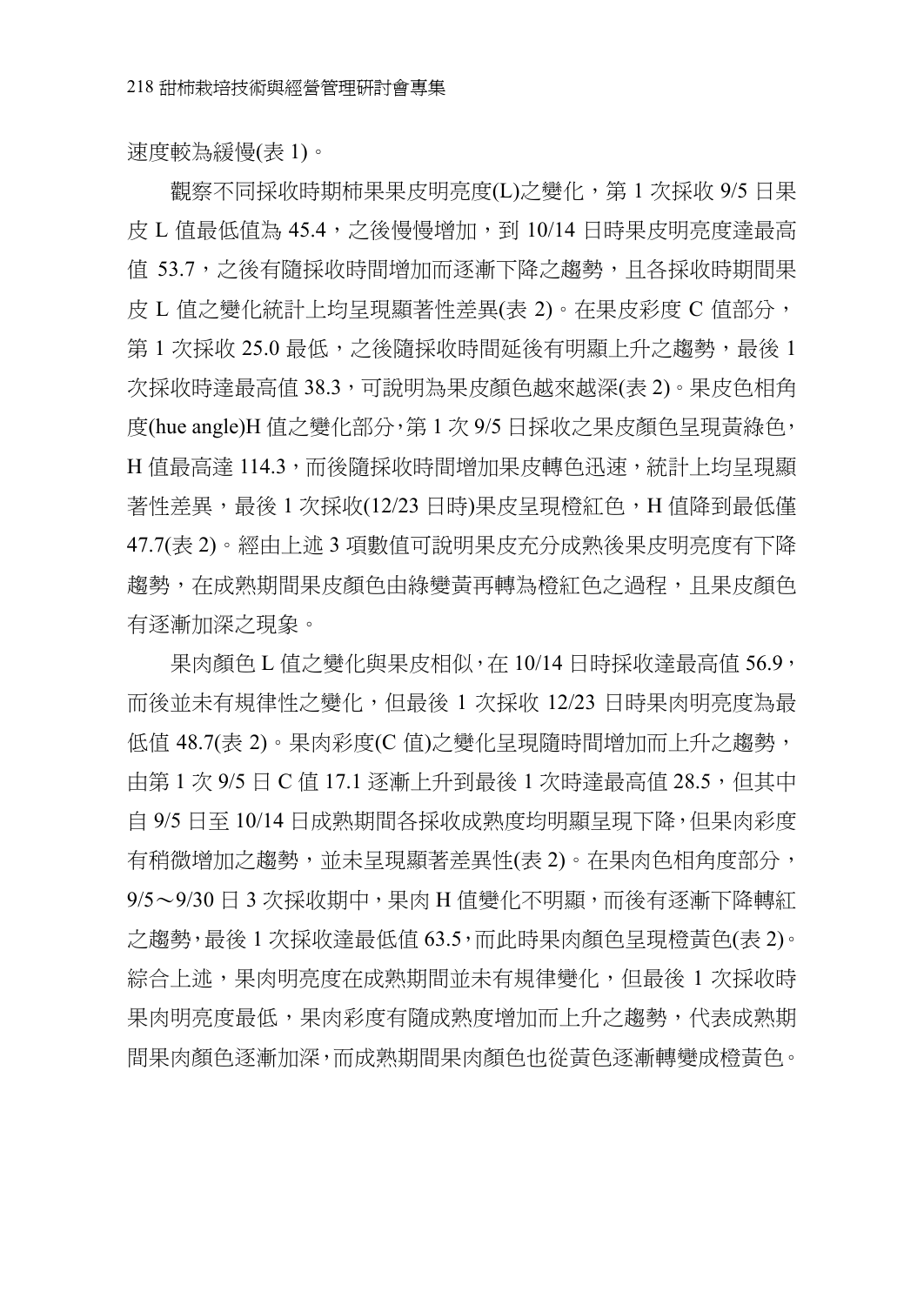|  | 表2. '富有'甜柿不同時期採收之果皮顏色及果肉顏色 |
|--|----------------------------|
|  |                            |

|  |  |  |  |  |  | Table 2. Changes in color of peel and pulp of 'Fuyu' persimmon fruits |  |
|--|--|--|--|--|--|-----------------------------------------------------------------------|--|

| Harvest date | Peel color <sup>y</sup> |                   |                   | Pulp color |                   |        |  |
|--------------|-------------------------|-------------------|-------------------|------------|-------------------|--------|--|
| (2002)       |                         | C                 | H                 |            | C                 | H      |  |
| 5-Sep.       | $45.4g^{2}$             | 25.0 <sub>h</sub> | 114.3a            | 50.2de     | 17.1e             | 83.9ab |  |
| 16-Sep.      | 48.4f                   | 27.2 <sub>g</sub> | 111.2b            | 54.8b      | 19.6d             | 84.9a  |  |
| 30-Sep.      | 49.8d                   | 27.9f             | 103.0c            | 55.7ab     | 22.4c             | 84.6a  |  |
| 14-Oct.      | 53.7a                   | 30.1e             | 94.9d             | 56.9a      | 24.4b             | 81.6b  |  |
| $28-Oct.$    | 52.3b                   | 30.9d             | 80.3 <sub>e</sub> | 49.3ef     | 25.1 <sub>b</sub> | 70.9c  |  |
| $11-Nov$ .   | 51.1c                   | 31.4d             | 70.3f             | 51.2cd     | 27.4a             | 68.2de |  |
| $25-Nov$ .   | 50.3d                   | 33.4c             | 60.7 <sub>g</sub> | 52.2c      | 27.9a             | 70.1cd |  |
| $9$ -Dec.    | 50.1d                   | 35.1b             | 55.9h             | 49.6ef     | 27.9a             | 66.0e  |  |
| $23$ -Dec.   | 49.1e                   | 38.3a             | 47.7i             | 48.7f      | 28.5a             | 63.5f  |  |

harvested on different date.

<sup>z</sup> Means with the same letters within a column are not significantly different by Duncan's multiple range test at 5% level.

<sup>y</sup>L=lightness; C=chroma= $(a^2+b^2)^{1/2}$ ; H=hue angle=tan<sup>-1</sup>(b/a)

## 表 3. '富有'甜柿在不同時期採收並在 1℃下貯藏 4、8、12 週及回溫 3 天 後對果實硬度之變化

Table 3. Changes in firmness of 'Fuyu' persimmon fruits harvested on different date and stored at  $1^{\circ}$ C for 4, 8 and 12 weeks, then shelved

| Harvest date |        |                     | Firmness(N)        |                   |
|--------------|--------|---------------------|--------------------|-------------------|
| (2002)       | 0 week | 4weeks <sup>y</sup> | 8weeks             | 12weeks           |
| 5-Sep.       | 199.0a | 90.4a               | 52.6a              | 46.0a             |
| $16$ -Sep.   | 186.9b | 68.3ab              | 4.2d               | 0.8c              |
| 30-Sep.      | 163.6c | 30.9cd              | 24.9 <sub>bc</sub> | 2.4c              |
| 14-Oct.      | 135.1d | 70.0ab              | 43.9ab             | 27.1 <sub>b</sub> |
| $28$ -Oct.   | 138.2d | 47.1bc              | 4.0 <sub>d</sub>   | 0.3c              |
| $11-Nov$ .   | 118.7e | 4.9e                | 13.4cd             | 10.8bc            |
| $25-Nov$ .   | 113.7e | 17.7 <sub>de</sub>  | 26.4 <sub>bc</sub> | 10.9bc            |
| $9$ -Dec.    | 88.2f  | 59.2b               | 19.0cd             | 27.7 <sub>b</sub> |
| $23$ -Dec.   | 94.3f  | 59.3b               | 39.2ab             | 22.8b             |

at  $25^{\circ}$  for 3 days.

<sup>z</sup> Means with the same letters within a column are not significantly different by Duncan's multiple range test at 5% level.

<sup>y</sup> Storage time at  $1^{\circ}$ C.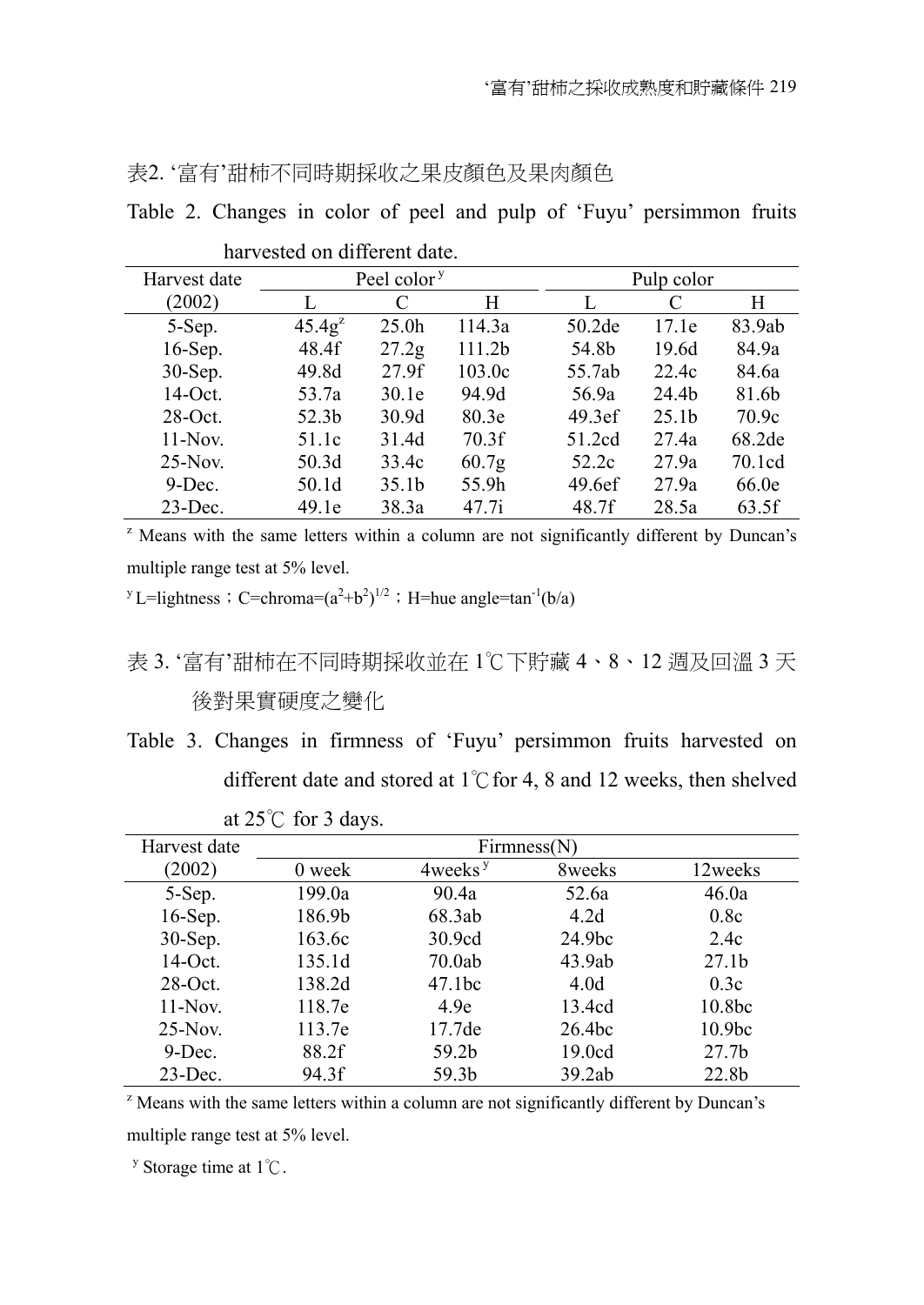不同成熟度'富㈲'甜柿貯藏 4、8、12 週後果實硬度情形(表 3)。貯藏 4 週後柿果以 9/5、9/16、10/14 等較低成熟度果實硬度較高,12/9、12/23、 10/28 次之,11/11、11/25 採收之果實硬度最低,依採收日期硬度之變化 有隨採收成熟度增加硬度先下降至 11/11 時達最低點 4.9N,而後在逐漸 上升之趨勢;當果實貯藏於 1℃8 週以後果實硬度大幅下降,幾乎喪失商 品價值;1℃貯藏 12 週後各成熟度果實已過度軟化,並且果肉出現水浸 狀、軟化的現象(表 3)。

Table 4. Effect of fruit maturity and storage time on chilling injury severity of 'Fuyu' persimmon fruits during stored at  $1^{\circ}$  for 4, 8 and 12 weeks,

| Harvest date |                     | Chilling injury severity <sup>z</sup> |          |
|--------------|---------------------|---------------------------------------|----------|
| (2002)       | 4weeks <sup>y</sup> | 8weeks                                | 12weeks  |
| 5-Sep.       |                     |                                       | $^+$     |
| 16-Sep.      |                     |                                       | $\,+\,$  |
| 30-Sep.      |                     | --                                    | $^+$     |
| 14-Oct.      | --                  | $^{+}$                                | $^+$     |
| 28-Oct.      | $^+$                | $^{+}$                                | $^{+++}$ |
| $11-Nov.$    | $^+$                | $^{++}$                               | $^{+++}$ |
| $25-Nov.$    |                     | $^{+}$                                | $++$     |
| 9-Dec.       |                     | $^{+}$                                | $+++$    |
| $23$ -Dec.   |                     |                                       | $^{+++}$ |

then shelved at  $25^{\circ}$  for 3 days.

<sup>z</sup> Percent of chilling injury severity was assessed by browning on fruit surface from an eye. The symbol - =no browning; + = browning less than  $33\%$ ; + + =34-66% browning; and+++ =over 67% browning.

<sup>y</sup> Storage time at  $1^\circ$ C.

柿果在低溫貯藏後在中成熟度採收之果實較容易產生果皮褐化之情 形,尤其以 10/28 及 11/11 貯藏期間果實產生褐化比例最高也最嚴重(表 4),此外各成熟度經貯藏 12 週後皆有果皮褐化產生,尤其以 10/28 以後 採收之果實產生褐化比例較高,其中 10/28 及 11/11 採收者貯藏 12 週後,

表 4. '富有'甜柿不同時期採收並在 1℃下貯藏 4、8、12 週及回溫 3 天後 果皮褐化發生率情形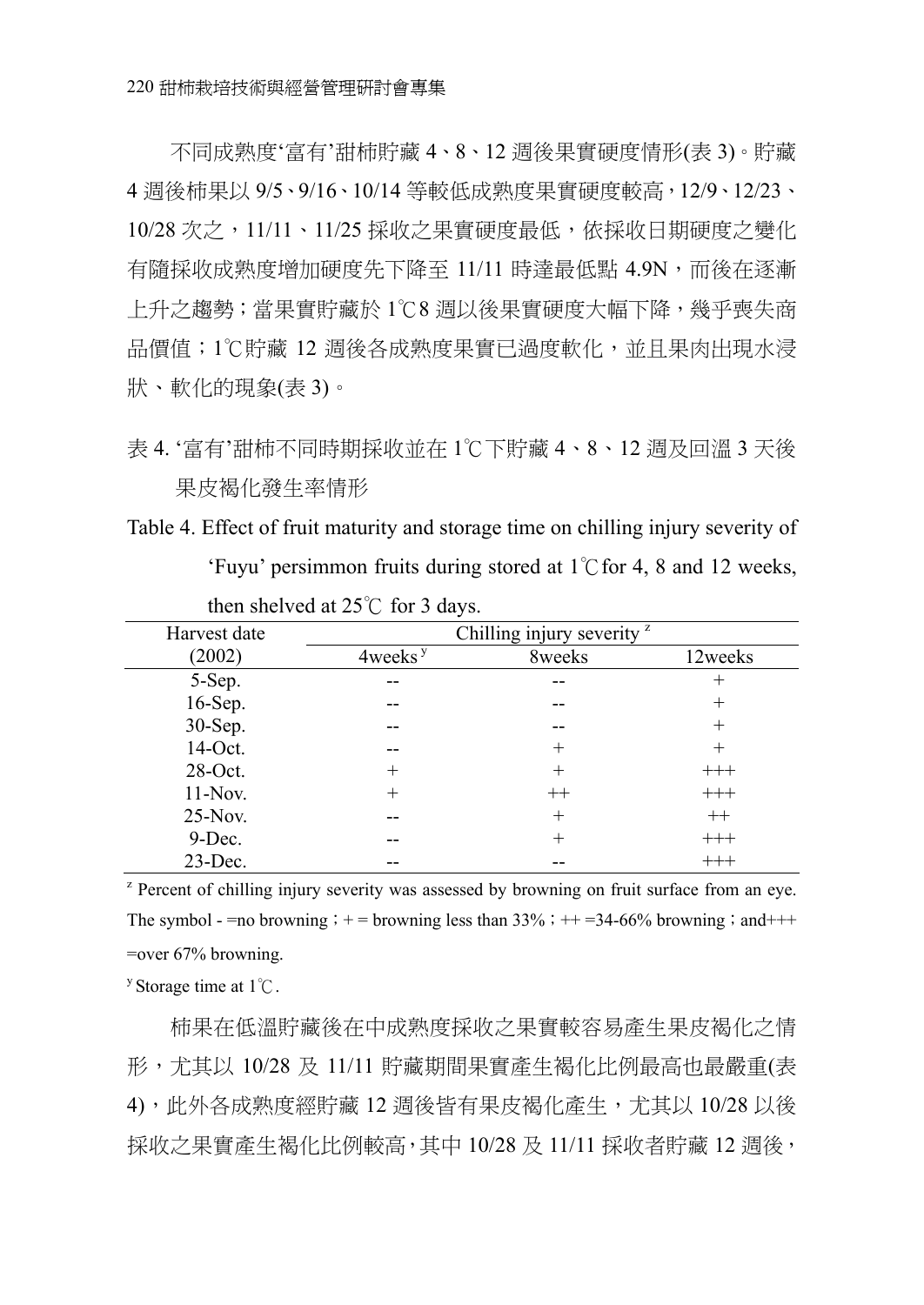調查 20 個果實中果實褐化比例達 100%, 12/9 及 12/23 採收者亦有 15 個 以上果實有褐化情形產生,其症狀僅是果肩部位有輕微褐斑產生(表 4)。

由上述結果顯示,'富有'甜柿貯藏成熟度之選擇,可分為兩個情況: 一為以短期貯藏為目標,如採收 11/25 柿果進行貯藏,以 91 年甜柿月份 均價為例,11 月每公斤 75.0 元,12 月每公斤達 83.4 元(資料取自農委會 網站),短期貯藏除獲得較高單價外,對於果實出貨量穩定也有幫助,且 由於甜柿單價高,果實常㈲被盜採之困擾,較早採收進庫可省去許多煩 惱。另㆒貯藏方向為長期貯藏,則宜採收成熟度較高之果實為主,在 12/23 採收之果實經 1℃貯藏 4 週後,其果實硬度仍維持有 59.3N,Itamura(1986) 亦指出成熟的柿果中,乙烯生成速率慢,果實的軟化速率也較慢。且貯 藏期間果皮仍持續轉紅,由於甜柿價格隨時間延後而上升,因此採收成 熟度高之果實若經適當採後處理技術,將可達到調節市場供需,若以舊 曆新年作為貯藏目標,貯藏成熟度高之柿果所需貯藏時間較短。具有延 長柿果供應期及提高柿果單價效果,也是本試驗需進一步探討的地方。 二、貯藏溫度及時間對'富有'甜柿貯藏品質之影響

'富有'甜柿果採收時果實硬度為 92.3N,各貯藏溫度在貯藏 4 週後, 回溫 3 日後,果實硬度明顯下降, 1、3、6、9、12 及 15℃皆有軟化情形; 其中 1℃有較其他貯藏溫度硬度稍硬。貯藏至 8 週時,各貯藏溫度果實 已明顯軟化(表 5),果肉呈現局部水浸透明化,其餘溫度無顯著性差異, 但以 1℃的果實硬度最高(15.8N); 至 12 週時,3、6、9、12 及 15℃已無 果實可供調查,1℃果實亦明顯軟化(表 5)。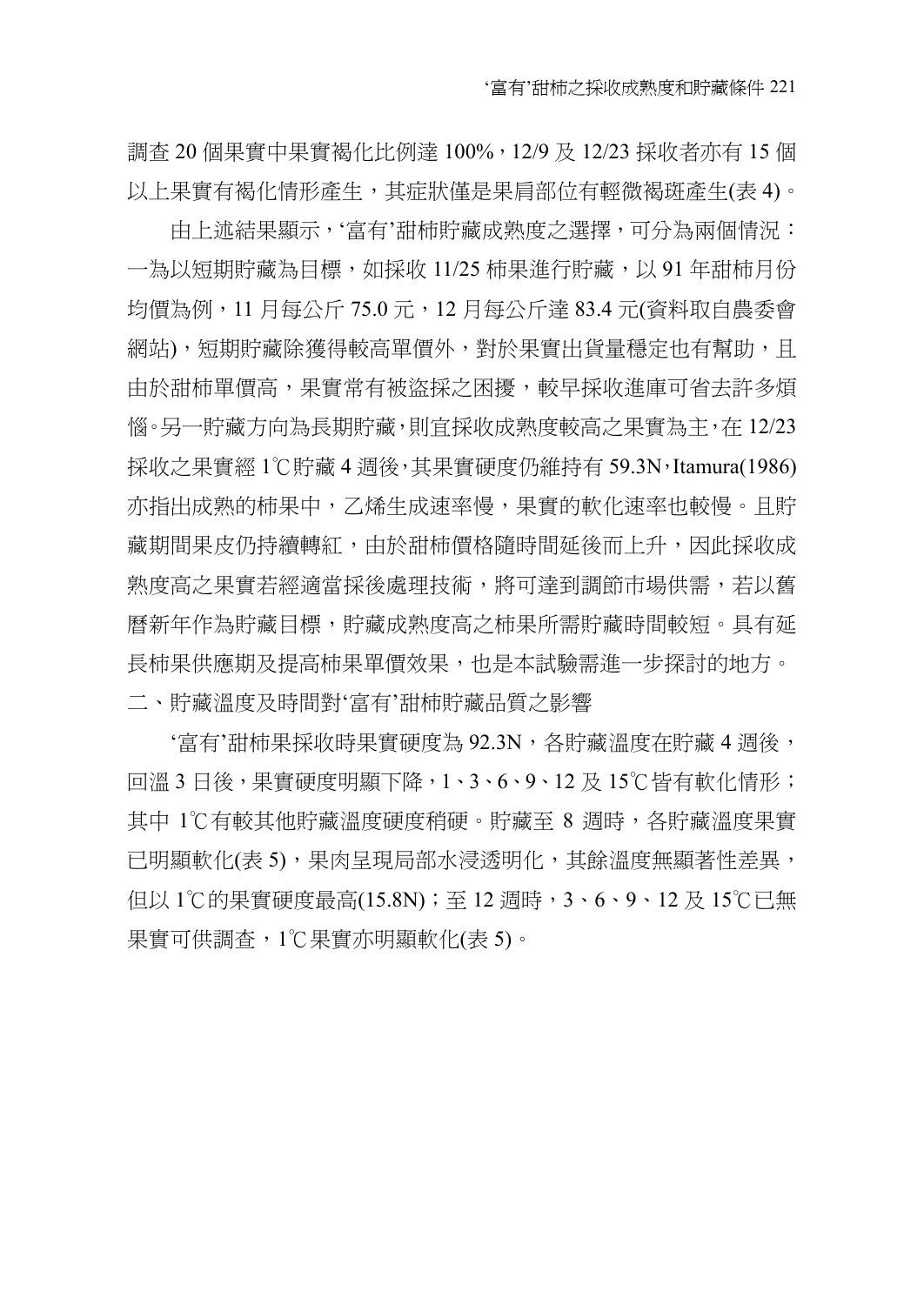表 5. 貯藏溫度及時間對'富有'甜柿硬度之影響

Table 5. Effect storage temperature and duration on firmness of 'Fuyu'

| Temp. $({}^{\circ}\mathbb{C})$ |              |                  | Firmness $(N)$   |          |
|--------------------------------|--------------|------------------|------------------|----------|
|                                | $0$ week $y$ | 4weeks           | 8weeks           | 12 weeks |
|                                | 92.3         | $17.4 a^z$       | 15.8a            | 7.2      |
|                                | 92.3         | 5.1 <sub>b</sub> | 2.5a             |          |
|                                | 92.3         | 1.2 <sub>b</sub> | $-$ <sup>x</sup> | --       |
|                                | 92.3         | 9.0 <sub>b</sub> | --               | --       |
| 12                             | 92.3         | 2.7 <sub>b</sub> |                  |          |
| ۱۲                             | 92.3         | 6.6 b            | --               | --       |

persimmon fruits after stored and then shelved at  $25^{\circ}$  for 3 days.

 $\alpha$ <sup>z</sup> Means with the same letters within a column are not significantly different by Duncan's multiple range test at 5% level.

<sup>y</sup> Fruits were harvested on 2002.12.2

x Decayed fruits, no data recorded.

#### 表 6. 貯藏溫度及時間對'富有'甜柿全可溶性固形物之影響

Table 6. Effect storage temperature and duration on total soluble solid of

'Fuyu ' persimmon fruits after stored and then shelved at  $25^{\circ}$  for 3

|                                |              | Total soluble solid ( <sup>o</sup> Brix) |                  |          |
|--------------------------------|--------------|------------------------------------------|------------------|----------|
| Temp. $({}^{\circ}\mathbb{C})$ | $0$ week $y$ | 4weeks                                   | 8weeks           | 12 weeks |
|                                | 14.5         | 13.9 $ab^z$                              | 15.0a            | 15.2a    |
|                                | 14.5         | 14.7a                                    | 14.6a            | 14.6a    |
|                                | 14.5         | 13.6b                                    | $-$ <sup>X</sup> | --       |
|                                | 14.5         | 14.7ab                                   | --               | --       |
| 12                             | 14.5         | 14.2ab                                   | --               | --       |
| 15                             | 14.5         | 14.0ab                                   | --               | --       |

days.

 $z$ <sup>yx</sup> Descrided as Table 5

'富有'甜柿果剛採收其全可溶性固形物為 14.5°Brix(表 6)。在貯藏 4 週及回溫處理 3 ㈰後,貯藏於 6℃㆘的果實其全可溶性固形物與 3℃果實 相較偏低(13.6°Brix);其他貯藏溫度果實全可溶性固形物無明顯變化,在 不同溫度及貯藏期間,並無明顯差異(表 6)。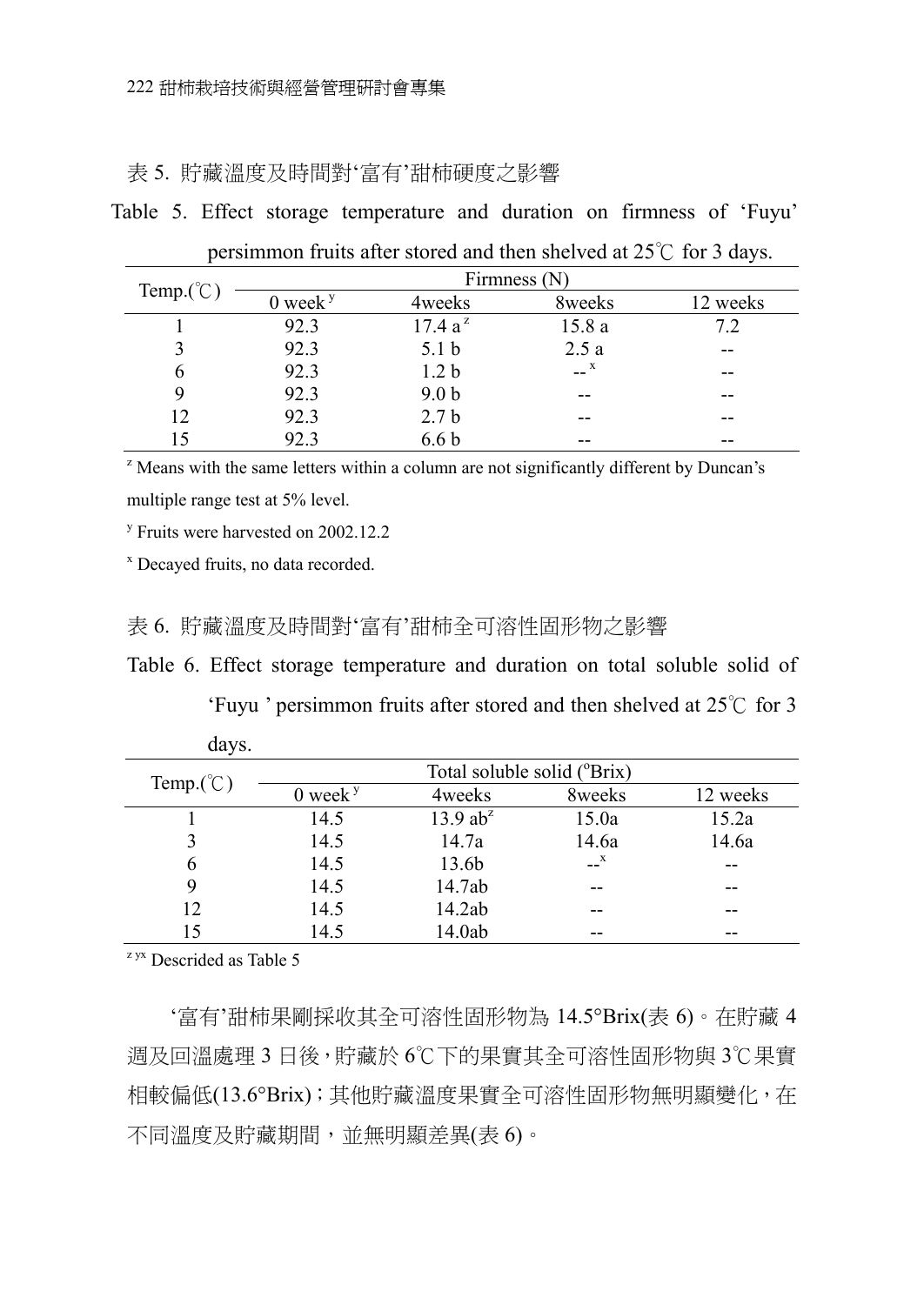#### 表 7. 貯藏溫度及時間對'富有'甜柿果皮明度(L 值)之影響

Table 7. Effect of storage temperature and duration on the lightness (L value)

|                                   |        |                        |                   | L value of peel   |                   |          |       |
|-----------------------------------|--------|------------------------|-------------------|-------------------|-------------------|----------|-------|
| Temp.<br>$({}^{\circ}\mathbb{C})$ | 0 week | $4$ weeks <sup>x</sup> |                   | 8 weeks           |                   | 12 weeks |       |
|                                   |        | $A^y$                  | $B^y$             | А                 | B                 |          | B     |
|                                   | 48.1   | 45.6 $a^2$             | 33.2 cd           | 38.7 a            | 37.0a             | 34.9a    | 32.6a |
| 3                                 | 48.1   | 38.5 <sub>b</sub>      | 34.6 bc           | 36.6 <sub>b</sub> | 35.3 <sub>b</sub> | 34.7 a   | 32.5a |
| 6                                 | 48.1   | 33.4 c                 | 31.2d             | 30.0 <sub>d</sub> | 31.9c             |          |       |
| 9                                 | 48.1   | 35.4c                  | 32.9 cd           | 31.1d             |                   |          |       |
| 12                                | 48.1   | 39.6 <sub>b</sub>      | 37.2 <sub>b</sub> | 34.0c             |                   |          |       |
| 15                                | 48.1   | 45.3a                  | 41.9 a            | $\sim$ W          |                   |          |       |

of peel of 'Fuyu' persimmon fruits

zxw Descrided as Table 5

 $y$  A= Just then rewarmed to 25°C from various temperature. B=After shelved at 25°C for 3days.

#### 表 8. 貯藏溫度及時間對'富有'甜柿果皮彩度(C值)之影響

Table 8. Effect of storage temperature and duration on the chroma (C value)

|               |        |                           |                    | C value of peel   |                   |          |       |
|---------------|--------|---------------------------|--------------------|-------------------|-------------------|----------|-------|
| Temp.<br>(°C) | 0 week | $4$ weeks <sup>x</sup>    |                    |                   | 8 weeks           | 12 weeks |       |
|               |        | $\mathbf{A}^{\mathrm{y}}$ | B <sup>y</sup>     |                   | B                 |          | B     |
|               | 373    | $32.0ab^z$                | 16.5d              | 24.8 a            | 24.0a             | 20.7a    | 19.4a |
| 3             | 37.3   | 27.6c                     | 20.6 <sub>bc</sub> | 22.8 <sub>b</sub> | 21.7 <sub>b</sub> | 211a     | 18.5a |
| 6             | 37.3   | 19.2 e                    | 15.2d              | 13.6d             | 16.3c             |          |       |
| 9             | 37.3   | 23.6d                     | 17.9 cd            | 14.7d             |                   |          |       |
| 12            | 37.3   | 28.9 bc                   | 23.9 <sub>b</sub>  | 19.8c             |                   |          |       |
| 15            | 37.3   | 33.0 a                    | 28.9 a             | W                 |                   |          |       |

of peel of 'Fuyu' persimmon fruits.

zxw Descrided as Table 5

y A= Just then rewarmed to 25°C from various temperature. B= After shelved at 25°C for3days.

'富㈲'於採收後果皮為橙色,L、C、H 值分別為 48.1、37.3、50.2(表 7、8、9)。以 L 值而言,大致隨貯藏期間增加而下降,在貯藏 4 週時, 剛移出時貯藏於 6℃㆘的果皮顏色 L 值最低,呈現以 6℃為㆗點隨貯藏溫 度增加或㆘降果實 L 值㆖升的趨勢(表 7),顯示 6℃為甜柿果實寒害最嚴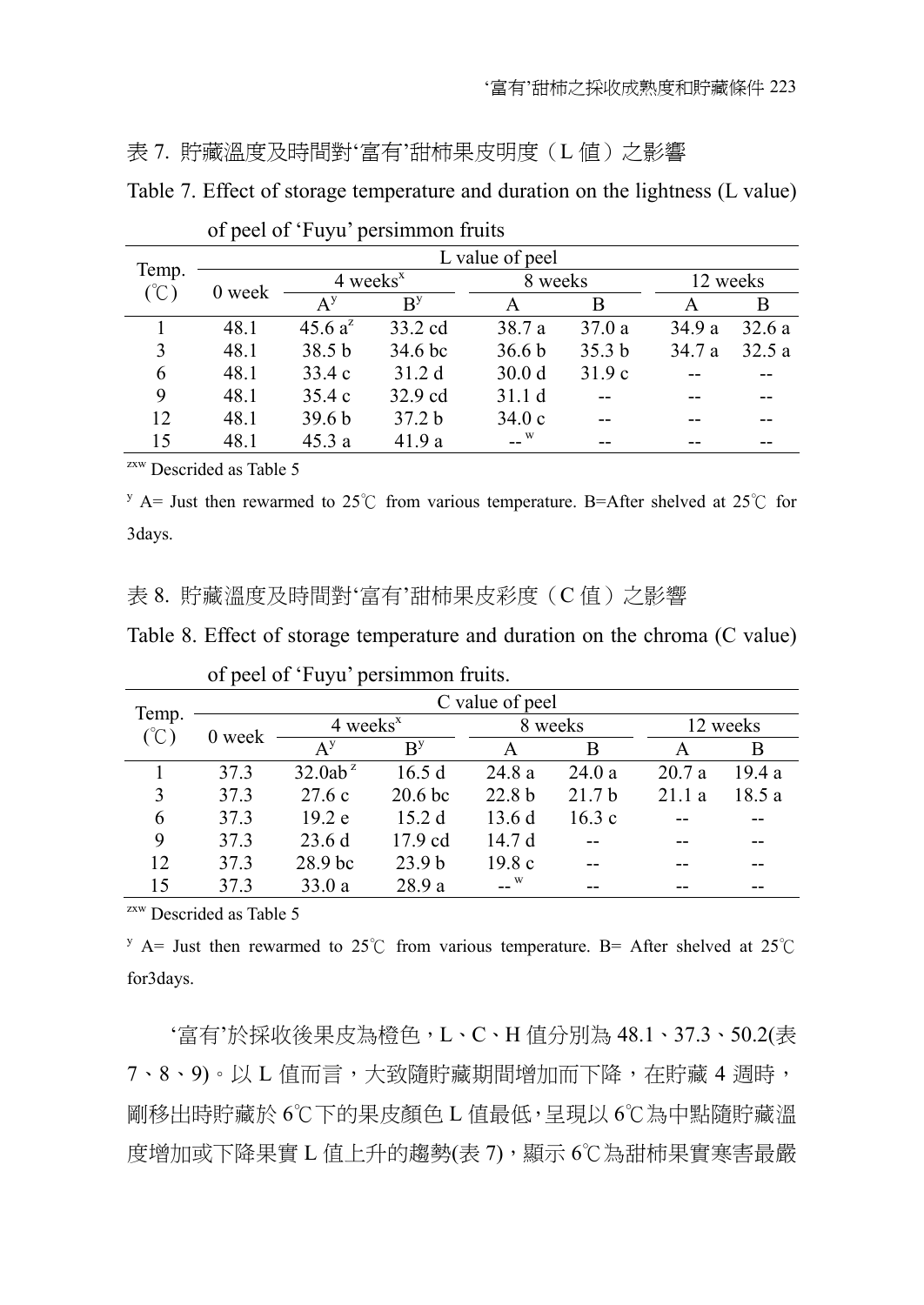重的溫度,而貯藏於 1℃的柿果,經回溫後果皮明亮度大幅下降(12.4), 顯示果實也以受寒害影響,症狀在回溫期間後更加明顯;貯藏 8 週時, 15℃的果實在貯藏期間已嚴重軟化無法測量取得數據,經回溫 3 天後貯 藏於 9 及 12℃的果實也嚴重軟化,1℃雖取出時㈲較高 L 值,但經回溫 3 天後,各處理果實皆已呈現半透明,L 下降的情形更為明顯;貯藏至 12 週時,僅剩以 1℃和 3℃的果實可供測量,但由外觀視之,果皮已呈現半 透明化的生理障礙。以 C 值而言(表 8),貯藏 4 週後,'富有'果實 C 值均 有下降的趨勢,與 L 值相似以貯藏溫度 6℃果實最為低經回溫 3 天期間, 觀察發現除 12 及 15℃讀值較高外,其他貯藏溫度果肉皆已呈現半透明 狀, C 值明顯降低, 尤其以 1℃貯藏之果實剛取出時與回溫 3 天後降幅最 大(達 15.5),可知貯藏於 12℃以下果實皆已發生寒害。貯藏至 8 週時, 與 4 週時有類似的情形,雖然貯藏於 1℃時有最高讀值,但其外觀皆已 呈現半透明化。至貯藏 12 週時,除 1℃及 3℃仍有果實可供測量外,貯 藏於較高溫度之柿果皆已嚴重腐爛,但 1℃及 3℃果實亦呈現半透明, 兩 者並沒有顯著的差異。以 H 值而言(表 9),貯藏 4 週時,回溫前有隨著貯 藏溫度增加而下降的趨勢,也就是貯藏在較高溫度果皮顏色較紅,且除 1℃外,貯藏前後比較,果實有小幅度轉紅之趨勢,經回溫 3 天後更是明 顯。貯藏 8 週後與 4 週時趨勢相同,各溫度的果實皆有轉紅趨勢,但果 實已軟化,失去商品價值。貯藏 12 週後果實相較於貯藏前有較大幅度轉 紅,以貯藏在 1℃為例,果皮 H 讀值下降 5.3,代表果實在貯藏期間仍有 轉色能力。綜合以上,'富有'甜柿果在不同貯藏下,果實外觀顏色隨貯藏 期間增加而轉暗(L 值㆘降),果皮顏色持續轉紅(H 值㆘降),但發生寒害 現象時 C 值會顯著㆘降,此時果實呈半透明狀,不同貯藏溫度之顏色變 化趨勢相似,貯藏在 15℃的果實雖然沒有明顯寒害發生但果實不耐貯 藏,因此,選擇長期貯藏柿果溫度應以 1℃為宜。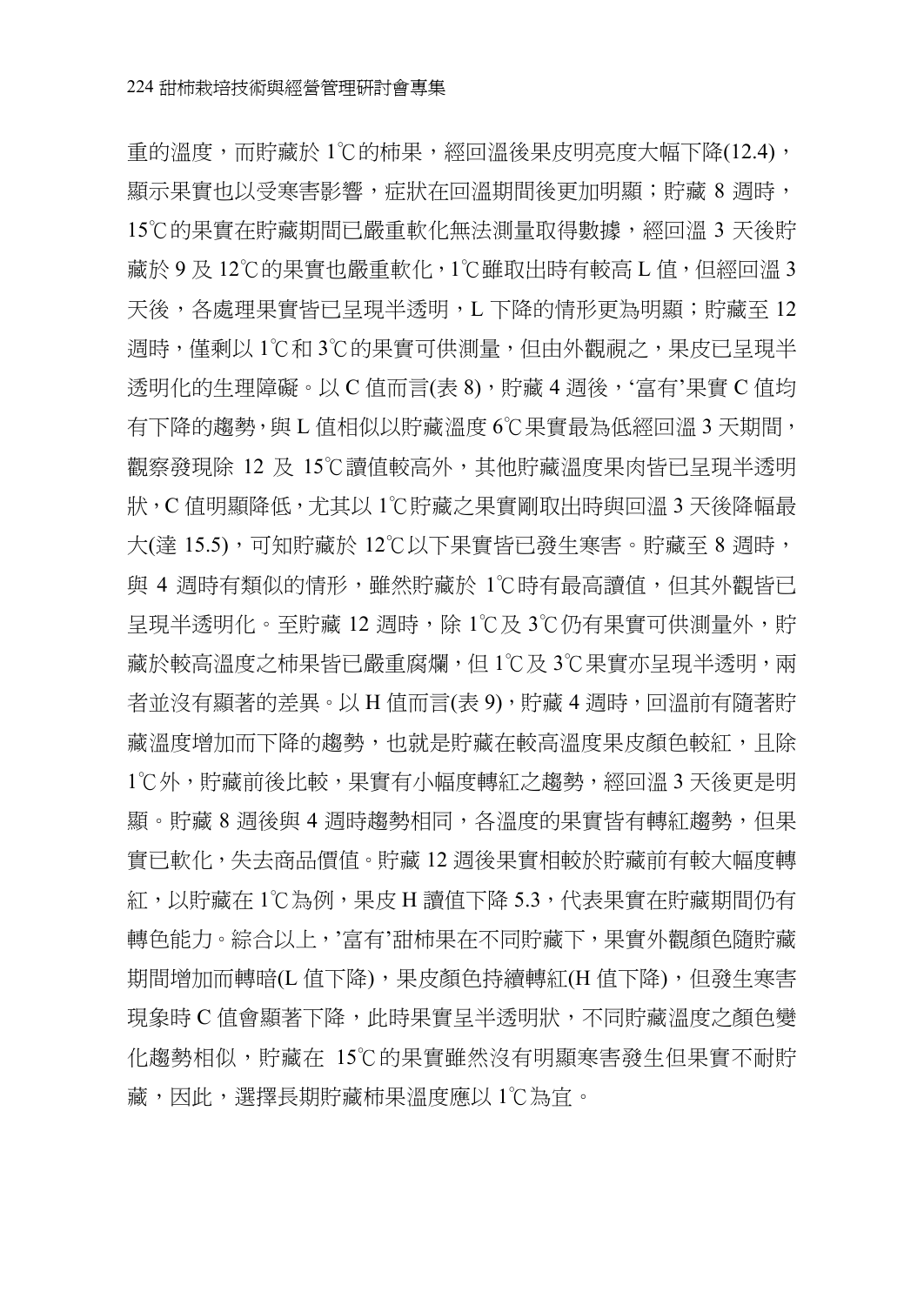#### 表 9. 貯藏溫度及時間對'富有'甜柿果皮色相(H 值)之影響

Table 9. Effect of storage temperature and duration on the hue angle of peel

|               |        |                        |                   | Hue angle of peel |                   |          |        |
|---------------|--------|------------------------|-------------------|-------------------|-------------------|----------|--------|
| Temp.<br>(°C` | 0 week | $4$ weeks <sup>x</sup> |                   | 8 weeks           |                   | 12 weeks |        |
|               |        | $A^y$                  | B <sup>y</sup>    | А                 | В                 |          | В      |
|               | 50.2   | 58.4 a                 | 56.3 a            | 51.0 ab           | 46.8 ab           | 48.3 a   | 44 9 a |
| 3             | 50.2   | 48.4c                  | 48.8 bc           | 47.8 <sub>b</sub> | 46.0 <sub>b</sub> | 46.8a    | 44.7 a |
| 6             | 50.2   | 51.8 b                 | 50.4 <sub>b</sub> | 51.9 a            | 49.8 a            |          |        |
| 9             | 50.2   | 48.9 bc                | $45.2$ cd         | 51.2 ab           |                   |          |        |
| 12            | 50.2   | 46.1c                  | 42.5d             | 48.8 ab           |                   |          |        |
| 15            | 50.2   | 50.5 bc                | $47.0$ bc         | W                 | --                |          |        |

of 'Fuyu' persimmon fruits.

zxw Descrided as Table 5

y A= Just then rewarmed to 25°C from various temperature. B= After shelved at 25°C for3days.

#### 表 10. 貯藏溫度及時間對'富有'甜柿果肉明度(L值)之影響

| Table 10. Effect of storage temperature and duration on the lightness (L value) |  |  |
|---------------------------------------------------------------------------------|--|--|
|                                                                                 |  |  |

| Temp. $({}^{\circ}\mathbb{C})$ | L value of pulp |                   |                   |                   |  |  |  |  |
|--------------------------------|-----------------|-------------------|-------------------|-------------------|--|--|--|--|
|                                | 0 week          | 4 weeks           | 8 weeks           | 12weeks           |  |  |  |  |
|                                | 50.4            | $31.8 a^2$        | 34.7 a            | 29.8 a            |  |  |  |  |
|                                | 50.4            | 30.5a             | 29.6 <sub>b</sub> | 23.9 <sub>b</sub> |  |  |  |  |
| 6                              | 50.4            | 19.6c             | $ \sim$           | --                |  |  |  |  |
|                                | 50.4            | 25.2 <sub>b</sub> | --                | --                |  |  |  |  |
| 12                             | 50.4            | 30.0a             | --                | --                |  |  |  |  |
| 15                             | 50.4            | 33.5a             | --                | --                |  |  |  |  |

|  |  | of pulp of 'Fuyu' persimmon fruits. |  |
|--|--|-------------------------------------|--|
|  |  |                                     |  |

zxw Descrided as Table 5

貯藏前柿果果肉 L 值為 50.4,各處理果肉均早半透明,嚴重者達水 浸狀現象,而貯藏至 8 及 12 週時,因果實皆已有寒害情形,果肉 L 值下 降,但貯藏於 1℃仍比貯藏於 3℃者為佳具有顯著性水準(表 10)。果肉 C 值(表 11)貯藏前為 27.2,貯藏 4 週後於 6℃者有最低值(9.7), 此時果肉成 水浸狀,而其他貯藏溫度差異不大,果肉皆呈半透明狀態。而貯藏至 8 及 12 週時,果肉 C 值持續下降,調查時觀察之果肉成泥狀,完全失去商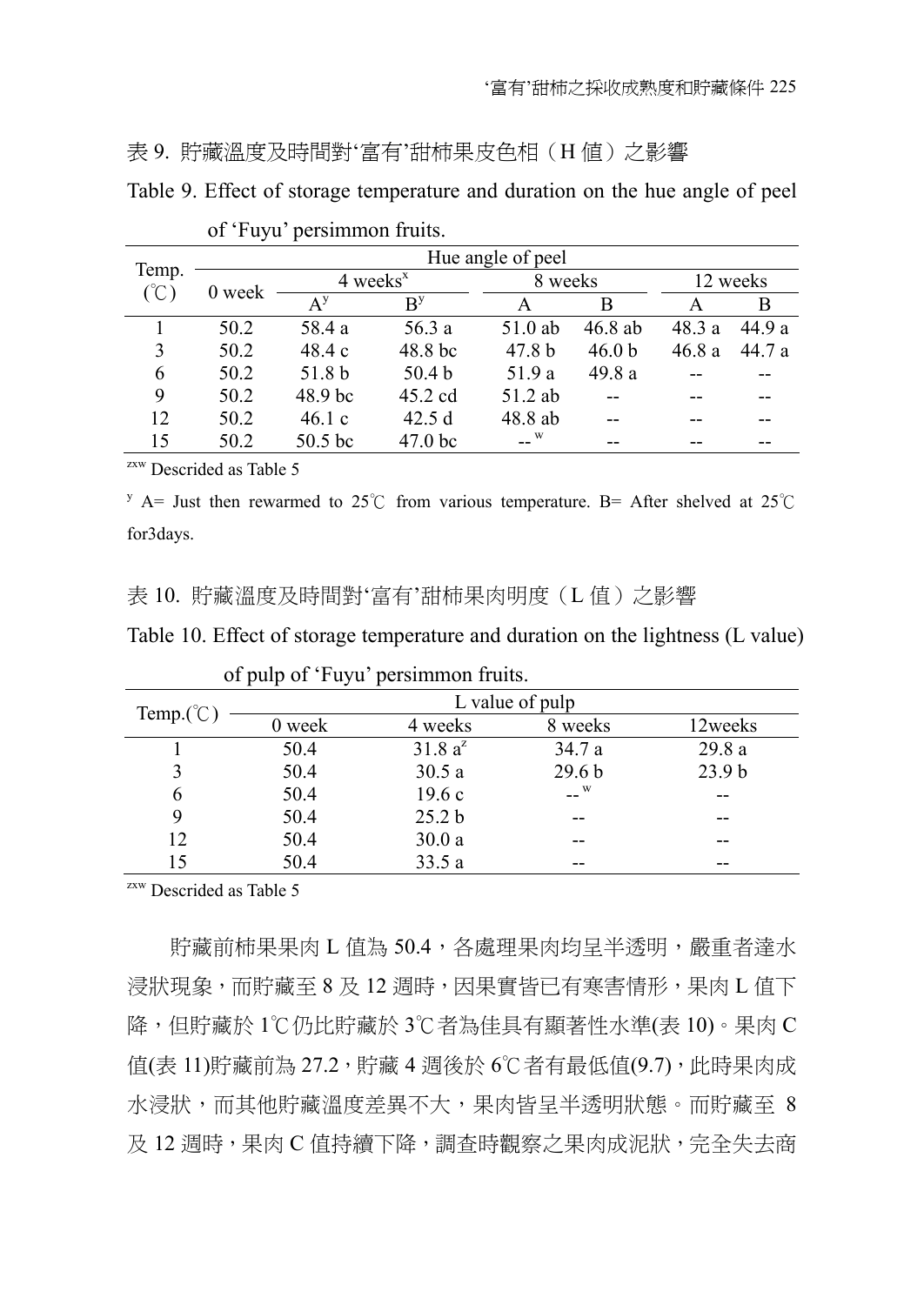品價值。果肉 H 值部分(表 12)貯藏前為 66.7,外觀視之約是淡澄黃色果 肉,經貯藏 4 週後,貯藏於 15℃沒有寒害發生之柿果,果肉 H 值較低(顏 色較紅),與貯藏前相較下降 9.8,而貯藏在 1℃果肉呈現 H 值較高(65.5), 其他處理介於兩者中間差異並不大,而貯藏 8 及 12 週後,貯藏時間對果 肉 H 值之變化並不顯著, 即使果肉呈現嚴重水浸狀, 從果肉 H 值並無法 判視之,唯貯藏在 1℃柿果果肉 H 值之維持能力顯著較佳於貯藏在 3℃ 的柿果。

表 11. 貯藏溫度及時間對'富有'甜柿果肉彩度(C值)之影響

Table 11. Effect of storage temperature and duration on the chroma (C value)

|                                | - 10<br>┙           |                     |                   |                   |  |  |  |  |
|--------------------------------|---------------------|---------------------|-------------------|-------------------|--|--|--|--|
|                                | C value of pulp     |                     |                   |                   |  |  |  |  |
| Temp. $({}^{\circ}\mathbb{C})$ | 0 week              | 4 weeks             | 8 weeks           | 12weeks           |  |  |  |  |
|                                | $27.2^{\mathrm{x}}$ | 19.1 a <sup>z</sup> | 19.1a             | 14.9 a            |  |  |  |  |
|                                | 27.2                | 17.4a               | 16.3 <sub>b</sub> | 11.7 <sub>b</sub> |  |  |  |  |
| 6                              | 27.2                | 9.7c                | <b>W</b>          |                   |  |  |  |  |
|                                | 27.2                | 13.7 <sub>b</sub>   | --                | --                |  |  |  |  |
| 12                             | 27.2                | 17.0a               | --                | --                |  |  |  |  |
| 15                             | 27.2                | 17.3 a              | --                |                   |  |  |  |  |

of pulp of 'Fuyu' persimmon fruits.

zxw Descrided as Table 5

#### 表 12. 貯藏溫度及時間對'富有'甜柿果肉色相角(H 值)之影響

Table 12. Effect of storage temperature and duration on the hue angle of pulp

| Temp. $({}^{\circ}\mathbb{C})$ | Hue angle of pulp |            |                   |         |  |  |  |
|--------------------------------|-------------------|------------|-------------------|---------|--|--|--|
|                                | 0 week            | 4 weeks    | 8 weeks           | 12weeks |  |  |  |
|                                | 66.7 <sup>x</sup> | 65.5 $a^z$ | 63.8 a            | 65.4a   |  |  |  |
|                                | 66.7              | 61.8 ab    | 60.2 <sub>b</sub> | 56.7 b  |  |  |  |
| 6                              | 66.7              | $62.2$ ab  |                   | $-$ W   |  |  |  |
|                                | 66.7              | $60.5$ ab  |                   | --      |  |  |  |
| 12                             | 66.7              | 62.8 ab    |                   |         |  |  |  |
| 15                             | 66.7              | 56.9 b     | --                | --      |  |  |  |

of 'Fuyu' persimmon fruits.

zxw Descrided as Table 5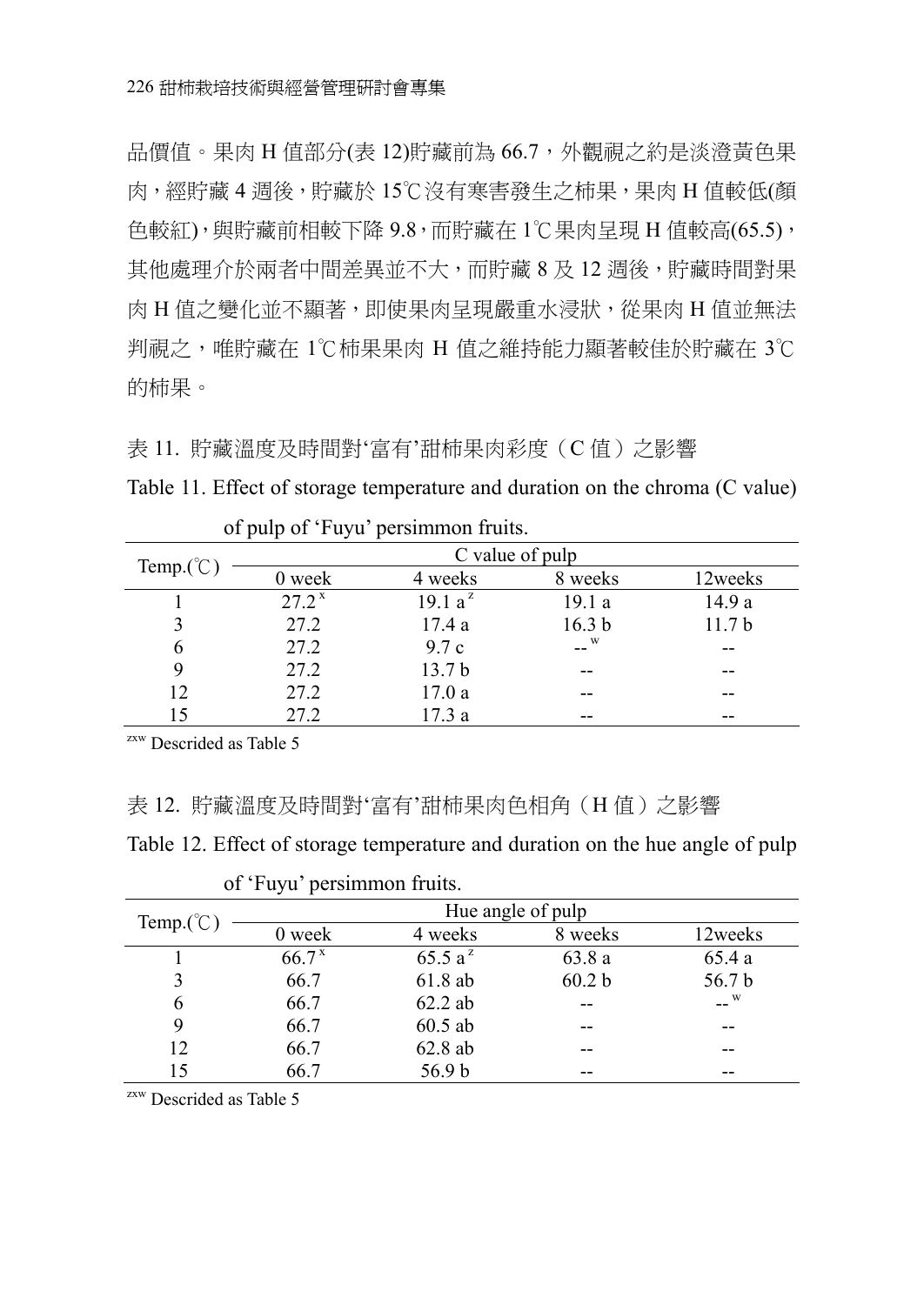三、採收前不同週數施用 AVG 對果實品質之影響

在採收前 1、2、及 3 週分別噴施 AVG 於果實㆖,採收後置於常溫 下經 5 及 10 天後,全可溶性固形物之變化在第 5 天時,採前 2 週噴施處 理組有最低之全可溶性固形物(14.8°Brix)與其他處理有顯著性差異外(表 13)。第 0 天及第 10 天時各處理間全可溶性固形物並沒有顯著性差異。

表 13. 採收前不同週數施用 AVG 對果實硬度及全可溶性固形物之影響 Table 13. Effect of AVG sprayed on fruit before harvest on the firmness and

total soluble solid of 'Fuyu' persimmon fruit.

| time   | Firmness(N)    |              |                        | Total soluble solid ( <sup>o</sup> Brix) |        |         |  |  |
|--------|----------------|--------------|------------------------|------------------------------------------|--------|---------|--|--|
| before | 0 <sup>2</sup> | $5$ days $y$ | $10$ days <sup>y</sup> | 0 <sup>2</sup>                           | 5 days | 10 days |  |  |
| CK.    | $113.2a^z$     | 109.1a       | 36.8b                  | 15.1a                                    | 16a    | 15.8a   |  |  |
| 1 Week | 116.6a         | 110.2a       | 67.4a                  | 15.4a                                    | 15.7a  | 15.6a   |  |  |
| 2Week  | 109.7a         | 101.1a       | 59.9a                  | 15.2a                                    | 14.8b  | 14.9a   |  |  |
| 3Week  | 110.5a         | 98.8a        | 41.6b                  | 15.3a                                    | 15.1ab | 15.5a   |  |  |

<sup>z</sup> Means with the same letters within a column are not significantly different by Duncan's<sup> $z$ </sup> Means with the same letters within a column are not significantly different by Duncan's multiple range test at 5% level.

<sup>y</sup> Fruits were harvested on 2002.11.22 and set at 25°C for 5 or 10 days

#### 表 14. 採收前不同週數施用 AVG 對果實果皮顏色之影響

Table 14. Effect of AVG sprayed on fruit before harvest on the peel color of

| Treatment | Peel color <sup>x</sup> |   |                |             |                                      |                                                |                 |       |
|-----------|-------------------------|---|----------------|-------------|--------------------------------------|------------------------------------------------|-----------------|-------|
| time      | Λ <sup>y</sup>          |   |                | $5^{\circ}$ |                                      |                                                | 10 <sup>y</sup> |       |
| before    | $\mathcal{C}$           | H | $\blacksquare$ | $\Gamma$    | H                                    |                                                |                 | H     |
| CK.       |                         |   |                |             |                                      | $51.2a^2$ 33.3ab 64.7a 47.4a 32.8a 59.9b 41.9b | 28.4b           | 53 2a |
| 1 Week    |                         |   |                |             | 50.9a 33.9a 61.9a 48.7a 32.3ab 59.9b | 44 6ab                                         | 32 8a           | 51 8a |
| 2 Week    |                         |   |                |             |                                      | 51.3a 32.3bc 66.0a 48.9a 31.8ab 60.8ab 47.2a   | 34 5a           | 54 la |
| 3 Week    |                         |   |                |             | 50.9a 31.8c 66.1a 49.1a 30.9b 65.2a  | 45.3a                                          | - 31 6a         | 56 4a |

#### 'Fuyu' persimmon fruit.

<sup>z</sup> Means with the same letters within a column are not significantly different by Duncan's multiple range est at 5% levelt

<sup>y</sup> Fruits were harvested on 2002.11.22 and set at 25°C for 5 or 10 days

<sup>x</sup> L=lightness : C=chroma= $(a^2+b^2)^{1/2}$  : H=hue angle=tan<sup>-1</sup>(b/a)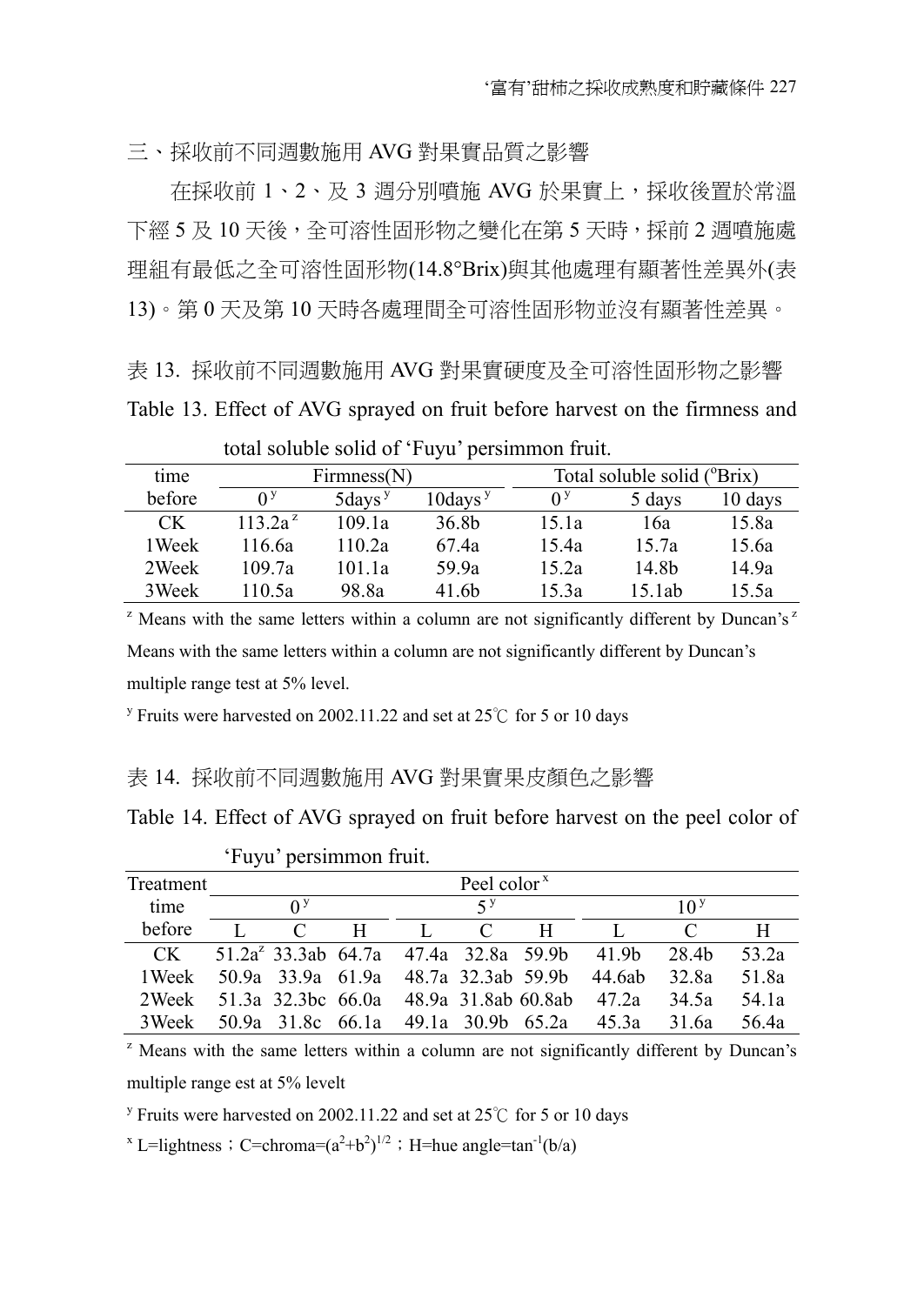硬度部分,各處理間在採收第 0 天及第 5 天沒有顯著性差異。但常 溫貯藏 10 天後採前 1 及 2 週噴施處理組要較高硬度之趨勢(表 13)。果皮 顏色 L 值部份,果實隨貯藏日增加而逐漸下降,除對照組第 10 天讀值 41.9 顯著低於其他處理外,其他處理及貯藏日數間並沒有顯著性差異,但採 前 2 及 3 週噴施處理組有較高之趨勢(表 14)。果皮 C 值在採收第 0 天時 採前 3 週噴施處理 AVG 組有顯著低於對照組,果肉顏色較淺,經常溫貯 藏 5 天後,採前 3 週噴施處理組的 C 值仍然最低,但貯藏 10 天時對照組 由於已後熟軟化有最低之讀值,與其他處理組有顯著性差異(表 14)。果 皮 H 值部分,剛採收時各處理間並沒有顯著性差異(表 14),常溫貯藏 5 天後,採前 2 及 3 週噴施處理組有較高 H 值之趨勢,果皮顏色較綠, 但 經貯藏 10 天後與對照組比較沒有顯著性差異,但採前 2 及 3 週噴施處理 組有較高 H 值之趨勢,有延緩果皮轉色之效果。

四、1-MCP 及溫湯處理對'富有'甜柿貯藏期間貯藏品質之影響

柿果在經溫湯處理後,在貯藏前果實硬度為 77.9N,經貯藏 4 週後, 與對照組相較(表 15),顯著軟化的處理有 47℃-10min、47℃-30min、 50℃-10min、53℃-30min 等處理,其他處理與對照組沒有顯著性差異, 但其中 53℃-50min 及 1-MCP 處理後以 47℃溫湯處理 30 分鐘有較對照組 硬度更高的趨勢,而經 8 週貯藏後,對照組果實嚴重軟化,統計上與對 照組無異的㈲ 47℃-10min、50℃-10min、53℃-10min 等處理,顯示短時 間(10 分鐘)溫湯處理對果實硬度維持沒有顯著效果,而除經 1-MCP 處理 後溫湯處理組外,其他各溫度處理間普遍有隨處理時間增長硬度維持效 果提高之趨勢,且隨著處理溫度提高效果增加,因此 53℃-50min 處理可 得最高值 76.9N,與貯藏前比較差值最小(僅 1N),維持硬度效果最佳(表 15)。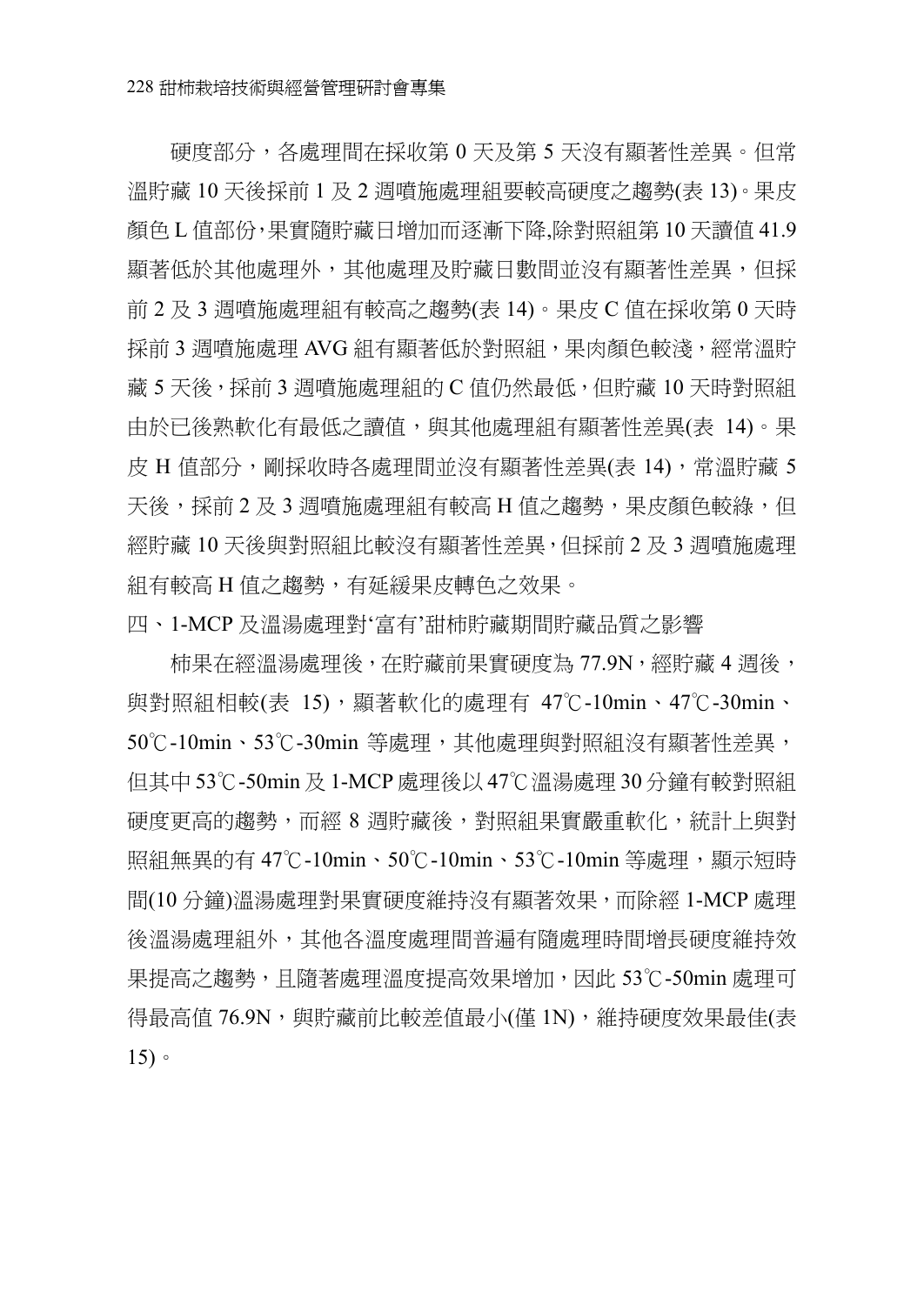## 表 15. '富有'甜柿經 1-MCP 及不同溫湯處理溫度與時間貯藏期間對果實 硬度之影響

Table 15. Effect of hot-water and 1-methylcyclopropropene (1-MCP) on firmness of 'Fuyu ' persimmon fruits before stored at  $1^{\circ}$ C for 4 and 8 weeks and then shelved at  $25^{\circ}$  for 3 days.

| Treatments <sup>y</sup>         | Firmness(N)      |                     |          |  |  |  |
|---------------------------------|------------------|---------------------|----------|--|--|--|
|                                 | $\boldsymbol{0}$ | $4$ weeks $^x$      | 8weeks   |  |  |  |
| CK.                             | 77.9             | 63.8ab <sup>z</sup> | 14.8f    |  |  |  |
| $47^{\circ}$ C -10min           | 77.9             | 23.2d               | 21.5ef   |  |  |  |
| $47^{\circ}$ C -30 $\text{min}$ | 77.9             | 30.3d               | 31.3cd   |  |  |  |
| $47^{\circ}$ C-50 $\text{min}$  | 77.9             | 52.7bc              | 28.4de   |  |  |  |
| $50^{\circ}$ C -10min           | 77.9             | 44.4c               | 22.5def  |  |  |  |
| $50^{\circ}$ C-30min            | 77.9             | 52.7bc              | 37.1c    |  |  |  |
| $50^{\circ}$ C-50min            | 77.9             | 51.5bc              | 57.8 b   |  |  |  |
| 53°C-10min                      | 77.9             | 50.3 <sub>bc</sub>  | 14.6 $f$ |  |  |  |
| 53°C-30min                      | 77.9             | 48.5c               | 27.3de   |  |  |  |
| 53°C-50min                      | 77.9             | 74.0a               | 76.9a    |  |  |  |
| $+MCPw$                         |                  |                     |          |  |  |  |
| $47^{\circ}$ C -30 $\text{min}$ | 77.9             | 78.2a               | 53.3b    |  |  |  |
| $50^{\circ}$ C -30 $\text{min}$ | 77.9             | 65.1ab              | 41.3bc   |  |  |  |
| 53°C-30min                      | 77.9             | 59.7ab              | 41.8bc   |  |  |  |

<sup>z</sup> Means with the same letters within a column are not significantly different by Duncan's multiple range test at 5% level.

<sup>y</sup> Fruits were harvested on 2003.12.17. Water temperature – duration time.

w Fruits were treatment with 1-methycyclopropene at 25 $\degree$ C for 1 day and dipped into 47, 50 and  $53^{\circ}$ C for 30 min before storage.

 $x$  Time at  $1^\circ \text{C}$ .

參考文獻

## 林嘉興 2001 台灣甜柿產業與產地 台中農業改良場特刊第 50 號  $1 - 10$

Itamura, H. 1986. Relationships between fruit softening, respiration and ethylene production after deastringent treatment by ethanol in Japanese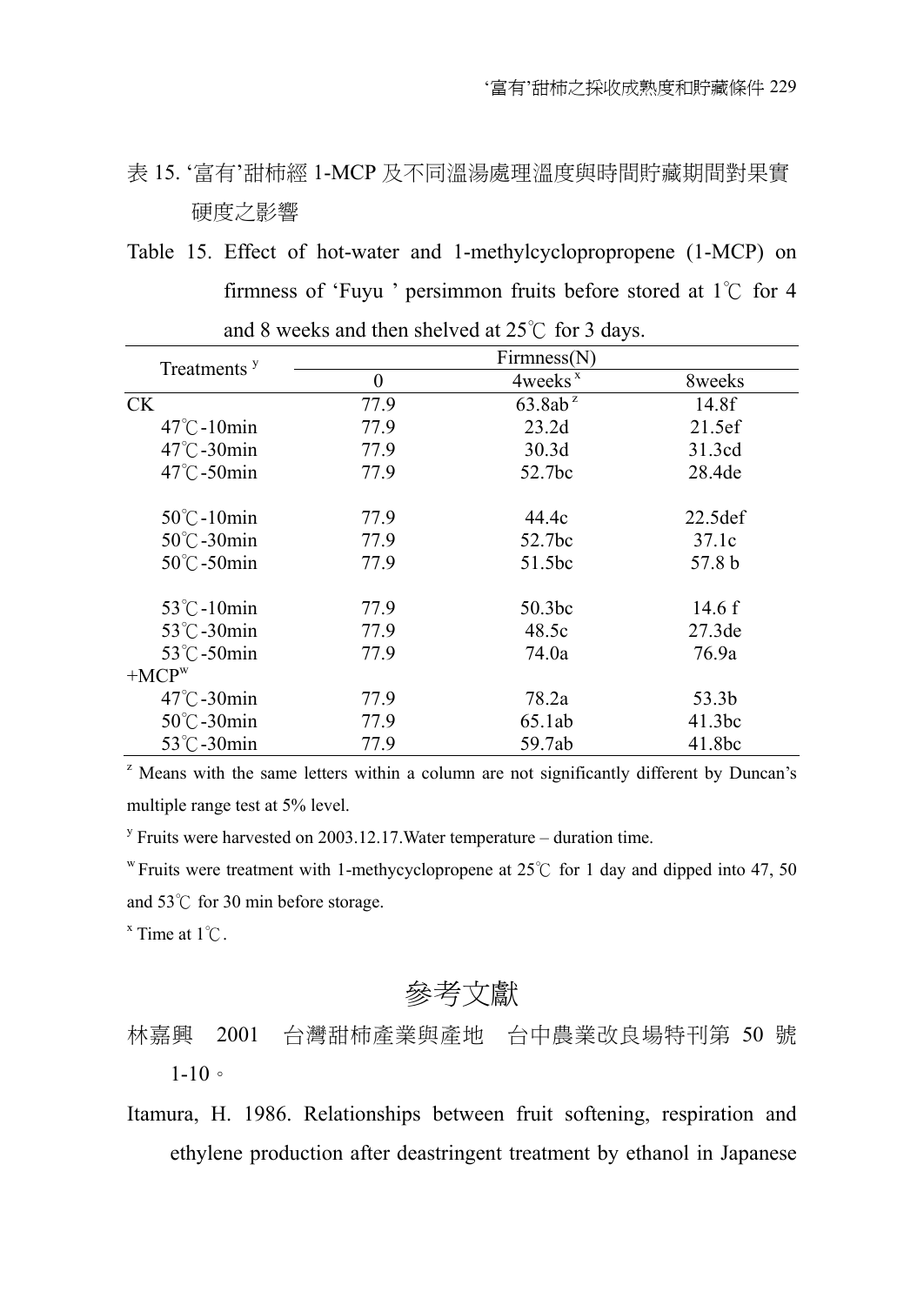persimmon *(Diospyros kaki* Thunb. var. Hiratanenashi) fruit harvested at various stages. J. Japan. Soc. Hort. Sci. 55:89-98.

## 討 論

林世豐問:

在無冷藏設施的條件下,有否任何條件可使甜柿的貯藏更久的時 間?

1.無貯藏設施時應如何處理?

2.安喜培要如何處理?

謝慶昌答:

1.高海拔可利用天然環境。

2.常溫下可用安喜培。

3.安喜培為氣體,所以需有密閉空間。

陳榮鐘問:

安喜培的用法?

1.MCP 是什麼?

2.熱處理要如何處理?

3.我們曾外銷加拿大

4.疊溪以 1℃低溫貯藏外銷並無問題? 謝慶昌答:

1.MCP 即安喜培。

2.台北立統。

3.溫湯處理須注意污損果。

4.1℃恆溫貯藏沒問題但低溫至室溫後會有變化,所以建議以溫湯處 理。

魏松森問:

安農公司有一種抑制乙烯產品安果是否已經推廣上市,成果如何? 謝慶昌答:

1.安果即是 AVG。

2.它需配合展著劑使用。

3.它是在採收前使用。

4.請自行斟酌。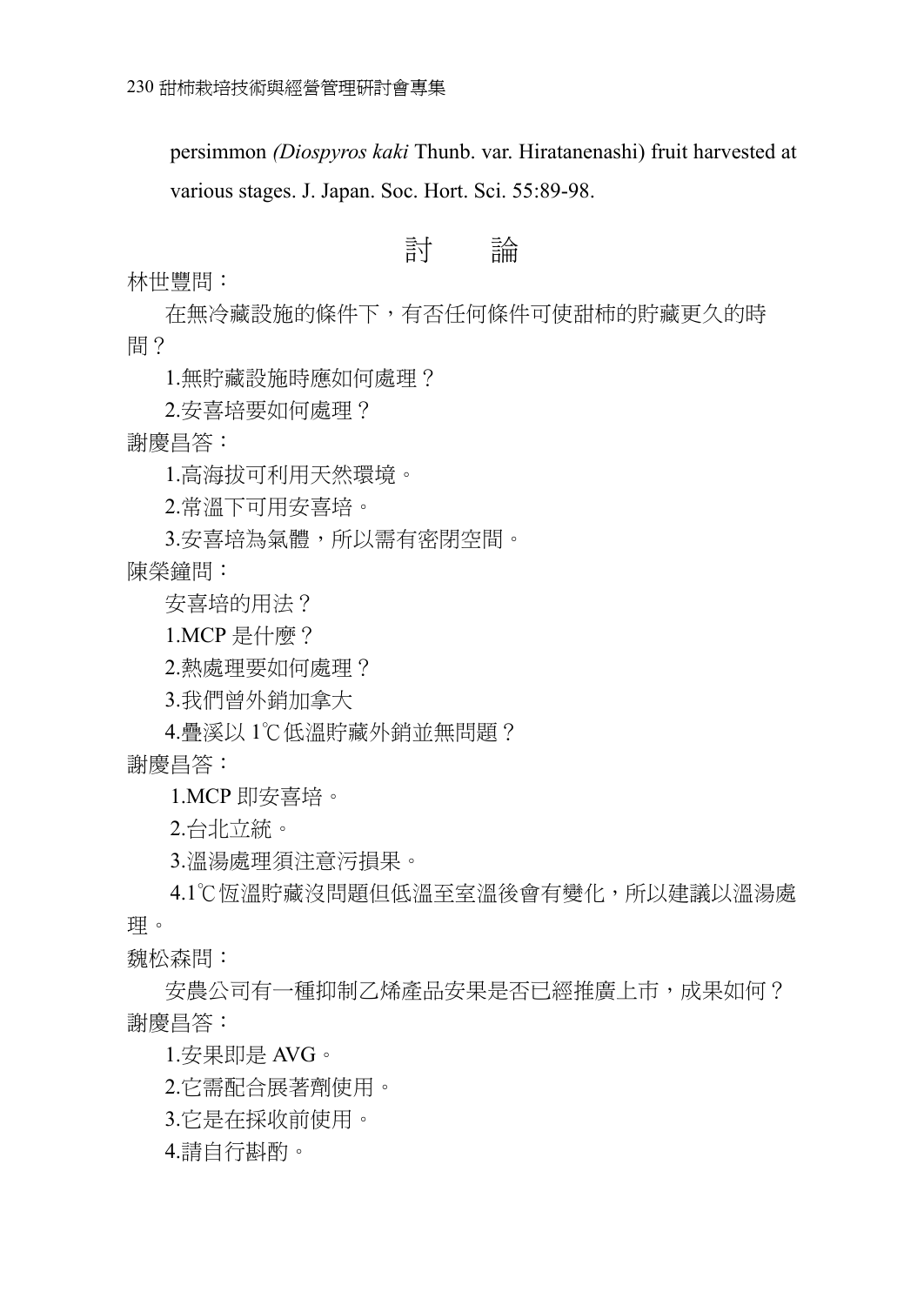# Harvest Maturity and Postharvest Technology of 'Fuyu' Persimmon (*Diospyros kaki* L*.*) Fruits

# Mao-Ying Shi, Shu-Man Hsueh, and Ching-Chang Shiesh Department of Horticulture, National Chung-Hsing University

## **ABSTRACT**

The objectives of this study were to investigate the effects of temperatures on the storage life and fruit quality of the 'Fuyu' persimmon with a view to defining the best storage temperature and condition, reducing chilling injury and fruit softness, and improving the quality as well as commercial value of the fruits.

The best time to harvest of 'Fuyu' persimmon fruit in the medium elevation mountain regions of central Taiwan should begin on  $25<sup>th</sup>$  of November as far as maturity is concerned. At this time the average fruit weight reaches 285.2g, its total soluble solid content approaches more than 14.7° Brix, and its peel color turns orange red. All these promises better economical values. However, in terms of storage, it is more preferable to pick them from 9 to 23, December. During this period, the fruits remain firm, with lower respiration rate and more red skin color, heavier weight, way ahead of the pre-climacteric and closer to Chinese New Year.

The results indicated that persimmon fruits, which were stored at  $6\sim$  $15^{\circ}$  for 4 weeks, developed the symptoms of translucent peel and softening flesh soon after returning to the room temperature. Softness also occurring in fruits stored at 1 or  $3^\circ\text{C}$ , but the damage was less extensive. It is concluded